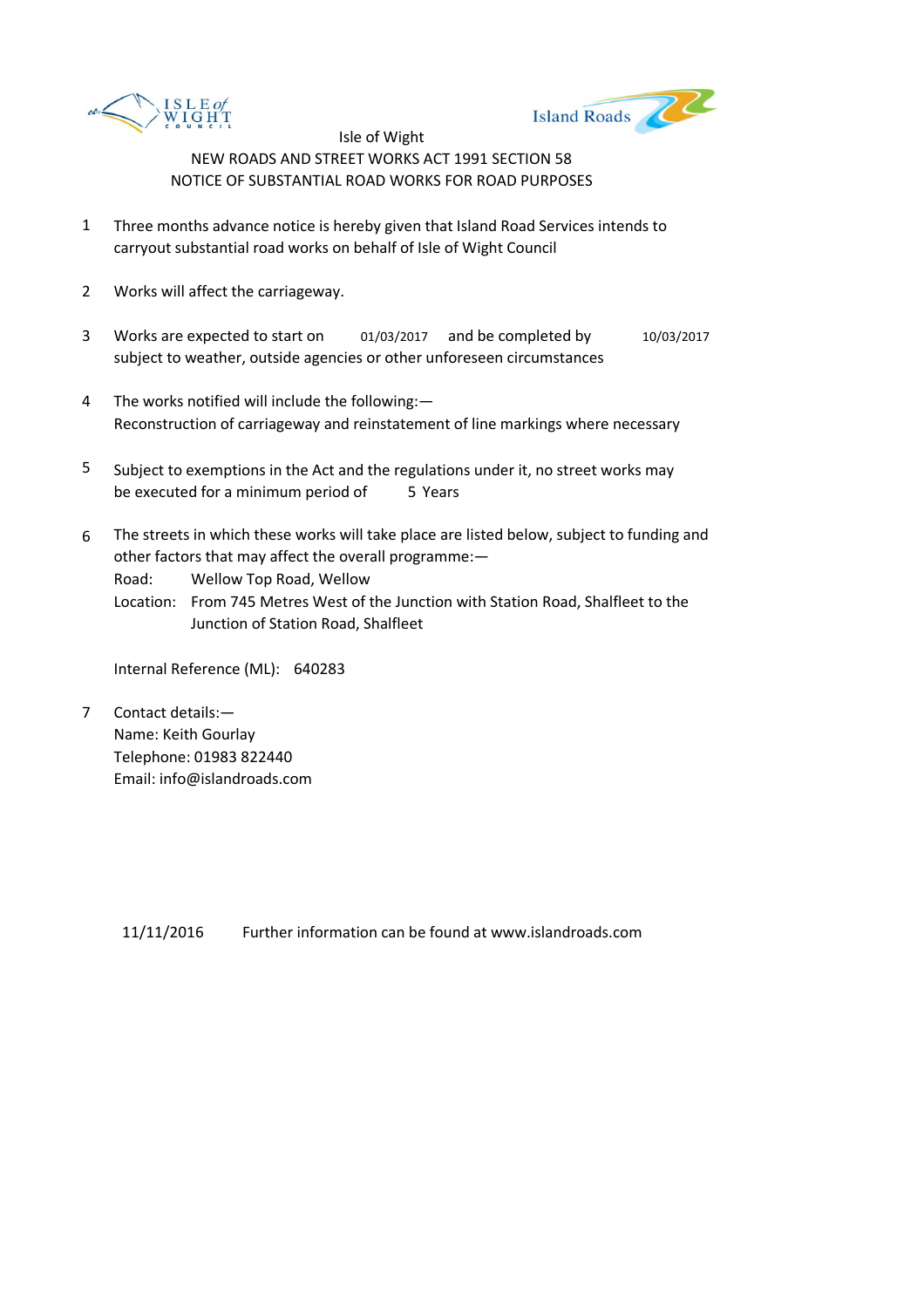



- 1 Three months advance notice is hereby given that Island Road Services intends to carryout substantial road works on behalf of Isle of Wight Council
- 2 Works will affect the carriageway.
- 3 Works are expected to start on 01/03/2017 and be completed by 10/03/2017 subject to weather, outside agencies or other unforeseen circumstances
- 4 The works notified will include the following:— Reconstruction of carriageway and reinstatement of line markings where necessary
- 5 be executed for a minimum period of 5 Years Subject to exemptions in the Act and the regulations under it, no street works may
- 6 The streets in which these works will take place are listed below, subject to funding and other factors that may affect the overall programme:—

Road: Wellow Top Road, Wellow

Location: From 500m southeast of Main Road, Wellow Junction to 745 Metres West of the Junction with Station Road, Shalfleet

Internal Reference (ML): 640282

7 Contact details:— Name: Keith Gourlay Telephone: 01983 822440 Email: info@islandroads.com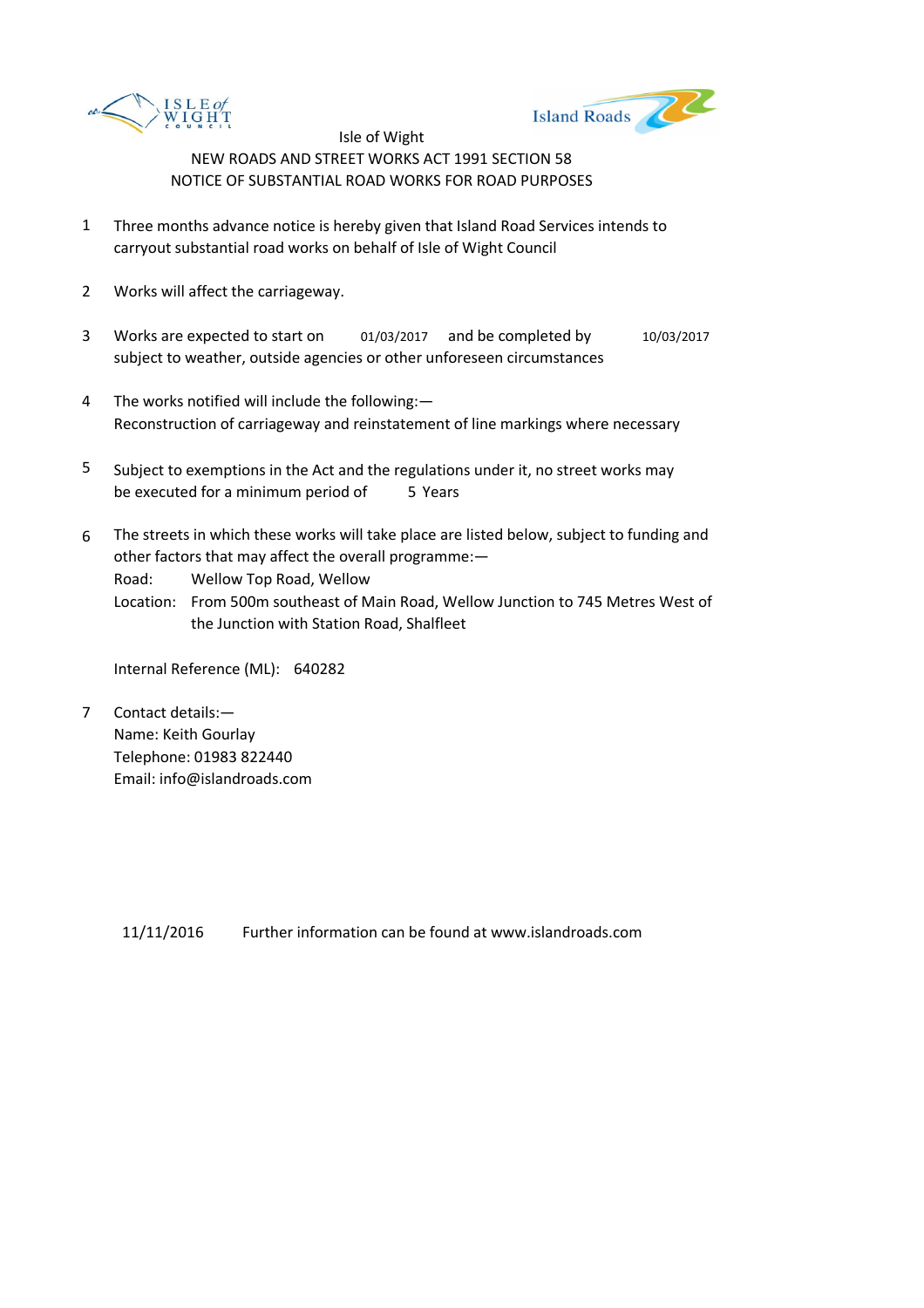



- 1 Three months advance notice is hereby given that Island Road Services intends to carryout substantial road works on behalf of Isle of Wight Council
- 2 Works will affect the carriageway.
- 3 Works are expected to start on 01/03/2017 and be completed by 10/03/2017 subject to weather, outside agencies or other unforeseen circumstances
- 4 The works notified will include the following:— Reconstruction of carriageway and reinstatement of line markings where necessary
- 5 be executed for a minimum period of 5 Years Subject to exemptions in the Act and the regulations under it, no street works may
- 6 The streets in which these works will take place are listed below, subject to funding and other factors that may affect the overall programme:—

Road: Wellow Top Road, Wellow

Location: From Main Road, Wellow Junction to 500m southeast of Main Road, Wellow **Junction** 

Internal Reference (ML): 640281

7 Contact details:— Name: Keith Gourlay Telephone: 01983 822440 Email: info@islandroads.com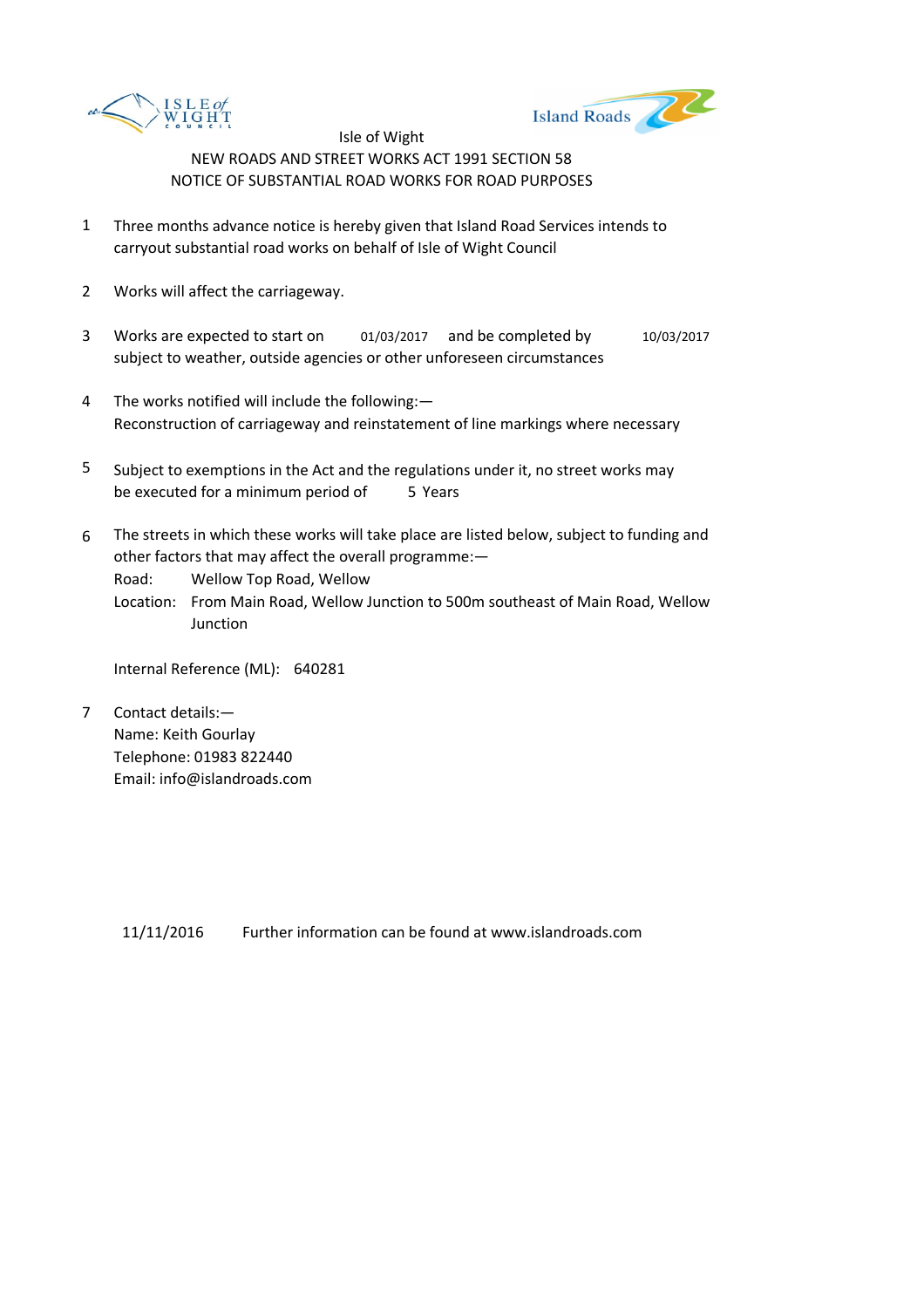



- 1 Three months advance notice is hereby given that Island Road Services intends to carryout substantial road works on behalf of Isle of Wight Council
- 2 Works will affect the carriageway.
- 3 Works are expected to start on 01/03/2017 and be completed by 10/03/2017 subject to weather, outside agencies or other unforeseen circumstances
- 4 The works notified will include the following:— Reconstruction of carriageway and reinstatement of line markings where necessary
- 5 be executed for a minimum period of 5 Years Subject to exemptions in the Act and the regulations under it, no street works may
- 6 Road: Avenue Road, Freshwater Location: Whole Length The streets in which these works will take place are listed below, subject to funding and other factors that may affect the overall programme:—

Internal Reference (ML): 620050/3

7 Contact details:— Name: Keith Gourlay Telephone: 01983 822440 Email: info@islandroads.com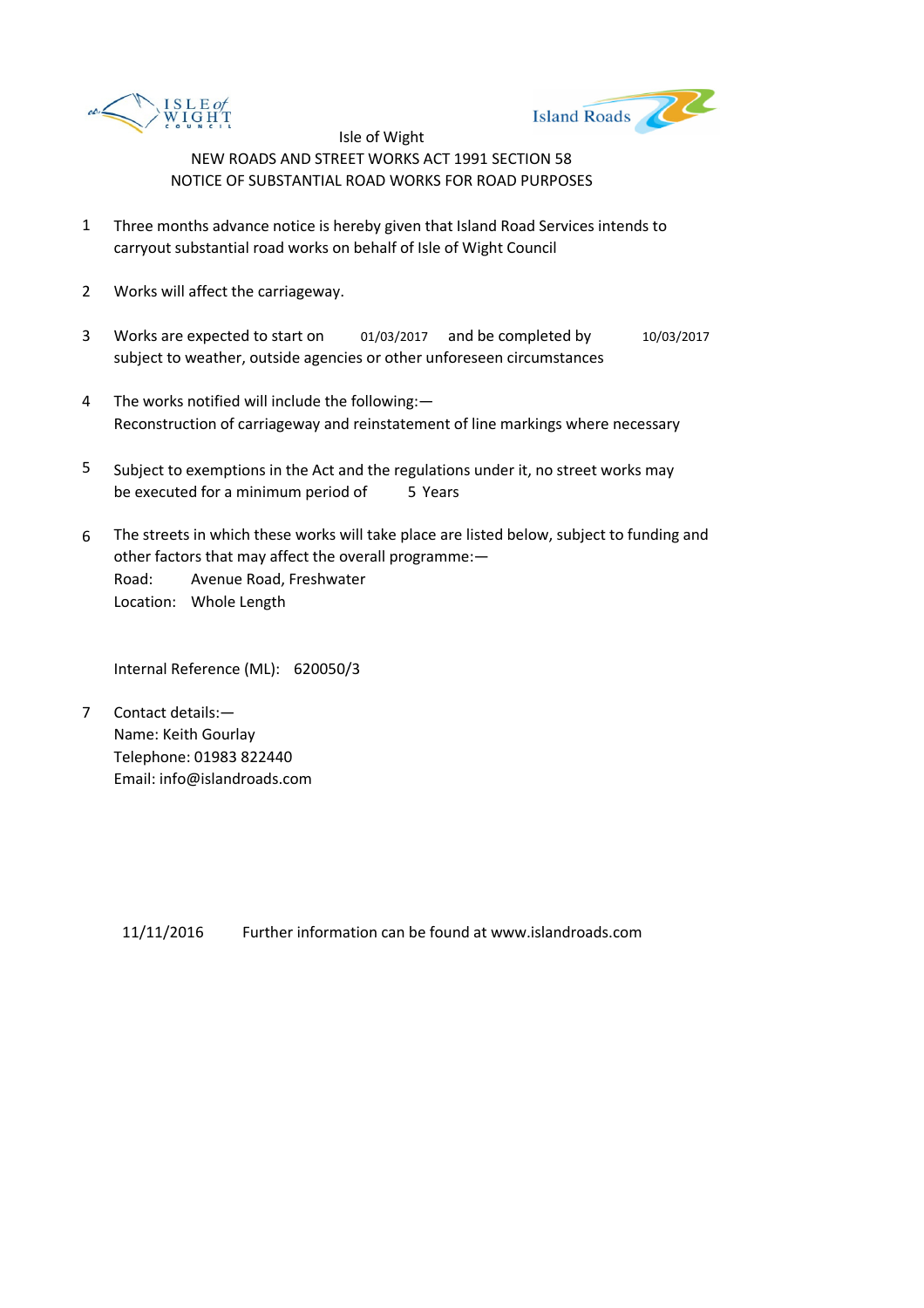



- 1 Three months advance notice is hereby given that Island Road Services intends to carryout substantial road works on behalf of Isle of Wight Council
- 2 Works will affect the carriageway.
- 3 Works are expected to start on 01/03/2017 and be completed by 10/03/2017 subject to weather, outside agencies or other unforeseen circumstances
- 4 The works notified will include the following:— Reconstruction of carriageway and reinstatement of line markings where necessary
- 5 be executed for a minimum period of 5 Years Subject to exemptions in the Act and the regulations under it, no street works may
- 6 The streets in which these works will take place are listed below, subject to funding and other factors that may affect the overall programme:—

Road: Yarmouth Road, Calbourne

Location: From 630 Metres East of Three Gates Gates Farm to 550m west of Pondacre Farm Storage

Internal Reference (ML): 610045

7 Contact details:— Name: Keith Gourlay Telephone: 01983 822440 Email: info@islandroads.com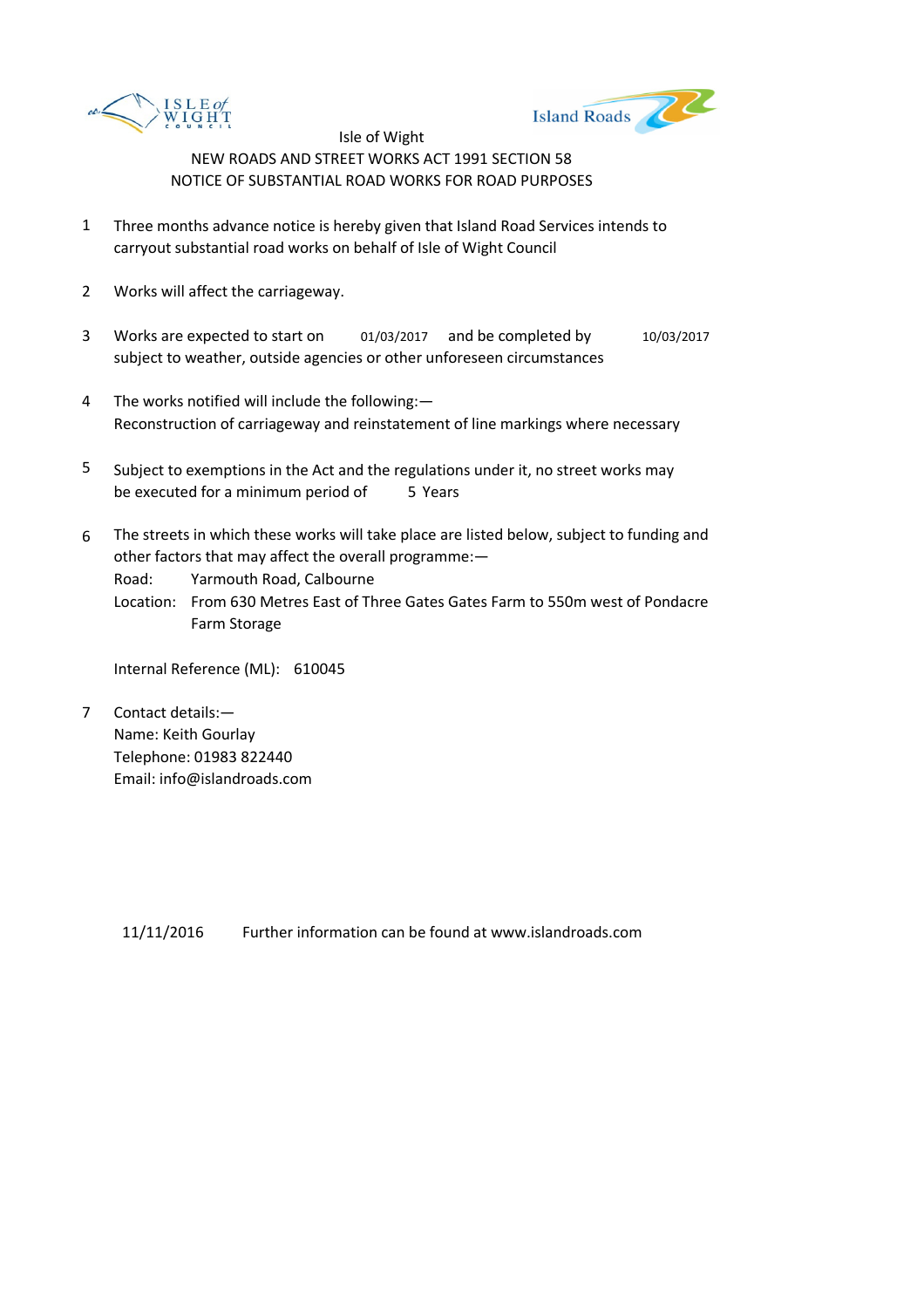



- 1 Three months advance notice is hereby given that Island Road Services intends to carryout substantial road works on behalf of Isle of Wight Council
- 2 Works will affect the carriageway.
- 3 Works are expected to start on 01/03/2017 and be completed by 10/03/2017 subject to weather, outside agencies or other unforeseen circumstances
- 4 The works notified will include the following:— Reconstruction of carriageway and reinstatement of line markings where necessary
- 5 be executed for a minimum period of 5 Years Subject to exemptions in the Act and the regulations under it, no street works may
- 6 Road: Yarmouth Road, Calbourne Location: From Three Gates Farm to 630 Metres East of Three Gates Farm The streets in which these works will take place are listed below, subject to funding and other factors that may affect the overall programme:—

Internal Reference (ML): 610044

7 Contact details:— Name: Keith Gourlay Telephone: 01983 822440 Email: info@islandroads.com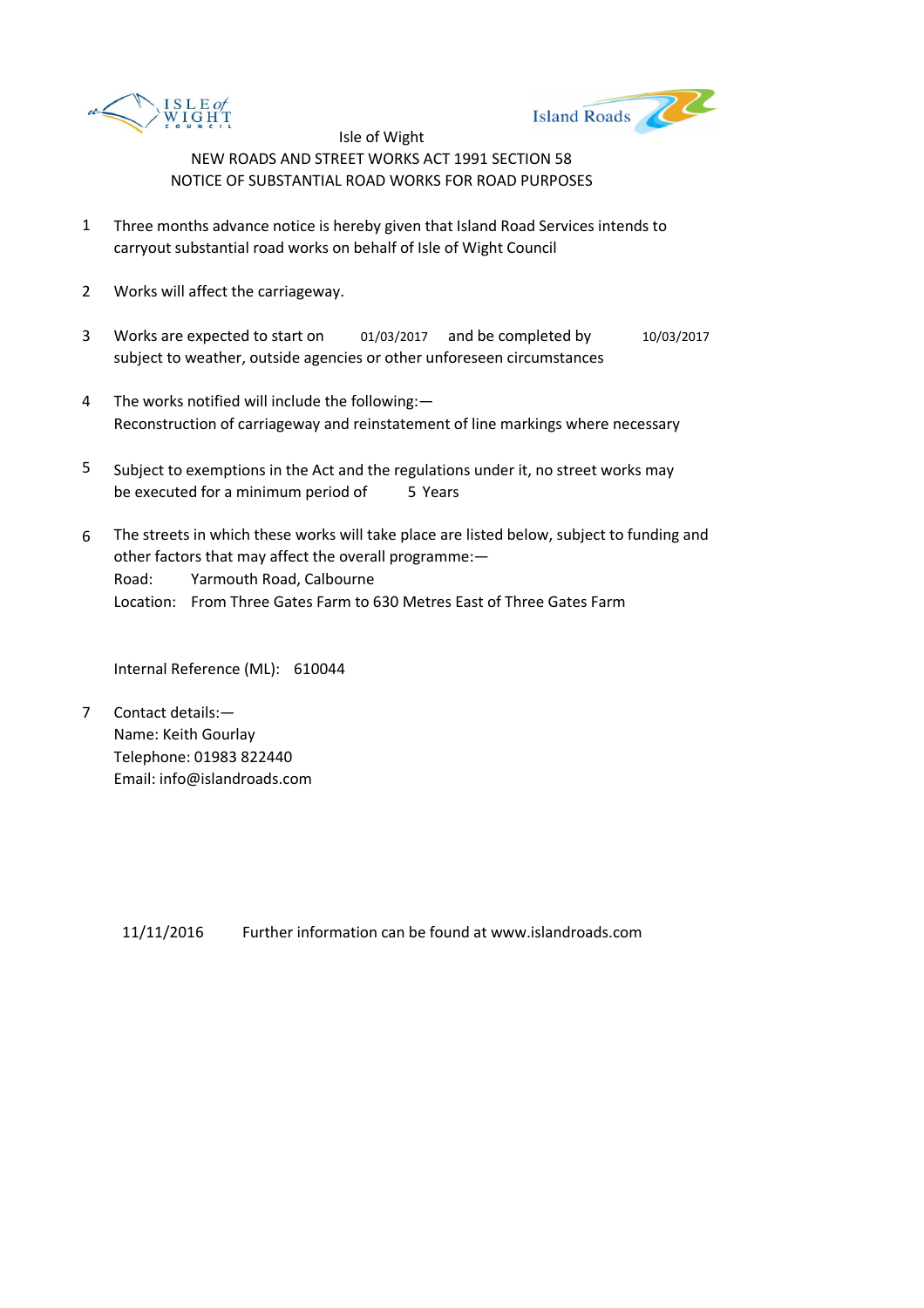



- 1 Three months advance notice is hereby given that Island Road Services intends to carryout substantial road works on behalf of Isle of Wight Council
- 2 Works will affect the carriageway.
- 3 Works are expected to start on 01/03/2017 and be completed by 10/03/2017 subject to weather, outside agencies or other unforeseen circumstances
- 4 The works notified will include the following:— Reconstruction of carriageway and reinstatement of line markings where necessary
- 5 be executed for a minimum period of 5 Years Subject to exemptions in the Act and the regulations under it, no street works may
- 6 Road: Yarmouth Road, Calbourne Location: From 390 Metres East of Pound Lane To Three Gates Farm The streets in which these works will take place are listed below, subject to funding and other factors that may affect the overall programme:—

Internal Reference (ML): 610043

7 Contact details:— Name: Keith Gourlay Telephone: 01983 822440 Email: info@islandroads.com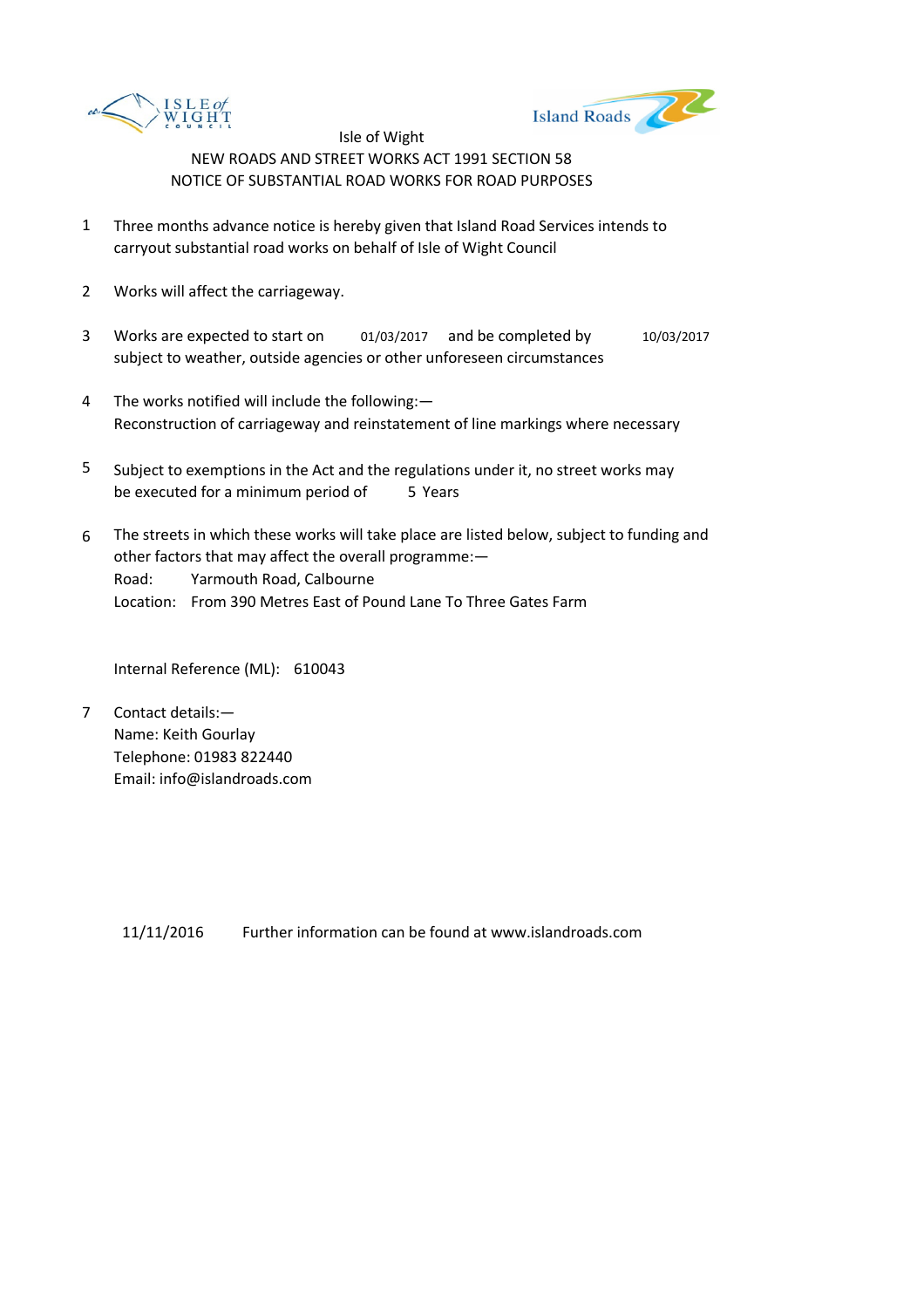



- 1 Three months advance notice is hereby given that Island Road Services intends to carryout substantial road works on behalf of Isle of Wight Council
- 2 Works will affect the carriageway.
- 3 Works are expected to start on 01/03/2017 and be completed by 10/03/2017 subject to weather, outside agencies or other unforeseen circumstances
- 4 The works notified will include the following:— Reconstruction of carriageway and reinstatement of line markings where necessary
- 5 be executed for a minimum period of 5 Years Subject to exemptions in the Act and the regulations under it, no street works may
- 6 Road: Yarmouth Road, Calbourne Location: From Pound Lane to 390 Metres East of Pound Lane The streets in which these works will take place are listed below, subject to funding and other factors that may affect the overall programme:—

Internal Reference (ML): 610042

7 Contact details:— Name: Keith Gourlay Telephone: 01983 822440 Email: info@islandroads.com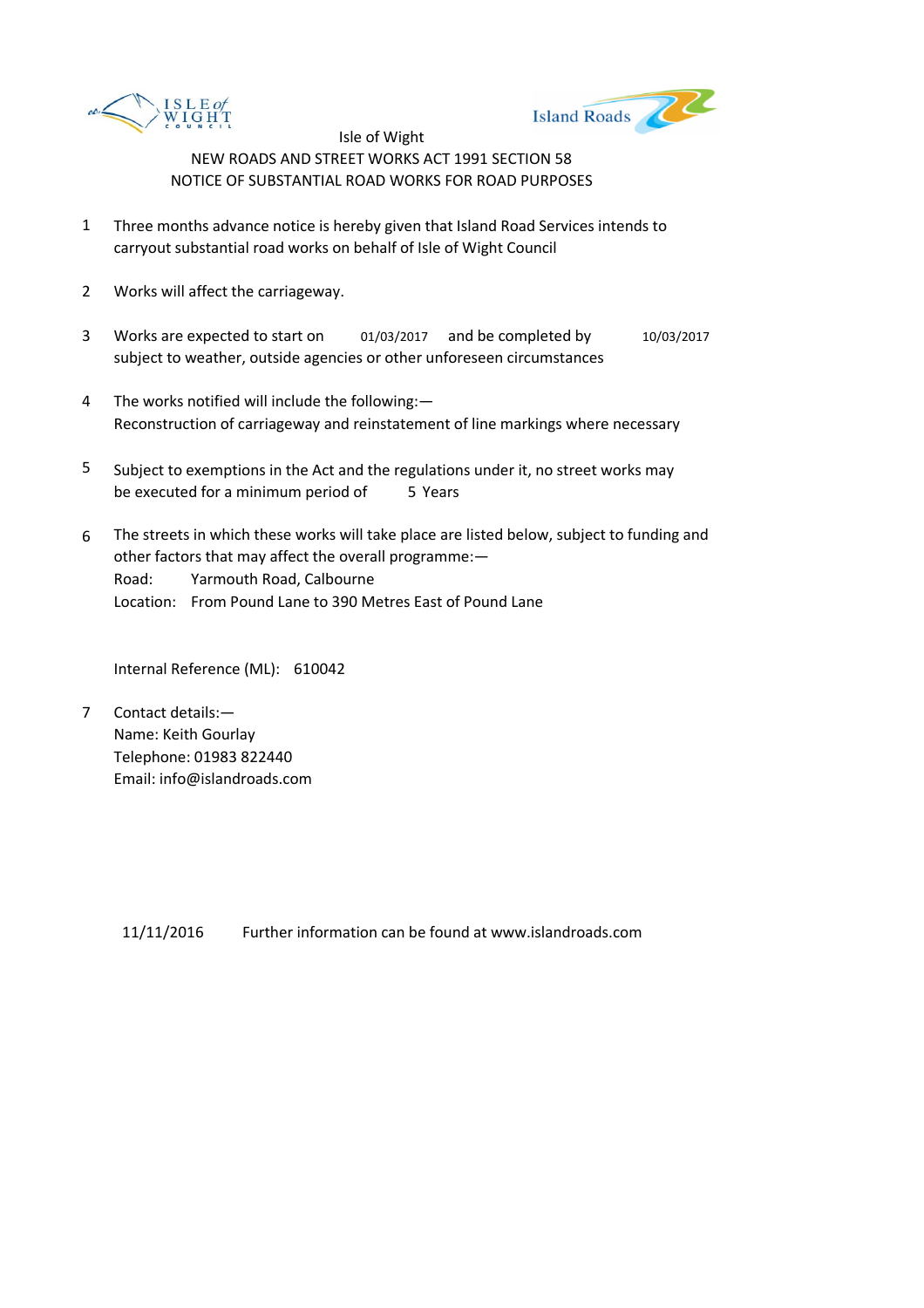



- 1 Three months advance notice is hereby given that Island Road Services intends to carryout substantial road works on behalf of Isle of Wight Council
- 2 Works will affect the carriageway.
- 3 Works are expected to start on 01/03/2017 and be completed by 10/03/2017 subject to weather, outside agencies or other unforeseen circumstances
- 4 The works notified will include the following:— Reconstruction of carriageway and reinstatement of line markings where necessary
- 5 be executed for a minimum period of 5 Years Subject to exemptions in the Act and the regulations under it, no street works may
- 6 Road: Yarmouth Road, Calbourne Location: From 660m west of Pound Lane Junction to Pound Lane The streets in which these works will take place are listed below, subject to funding and other factors that may affect the overall programme:—

Internal Reference (ML): 610041

7 Contact details:— Name: Keith Gourlay Telephone: 01983 822440 Email: info@islandroads.com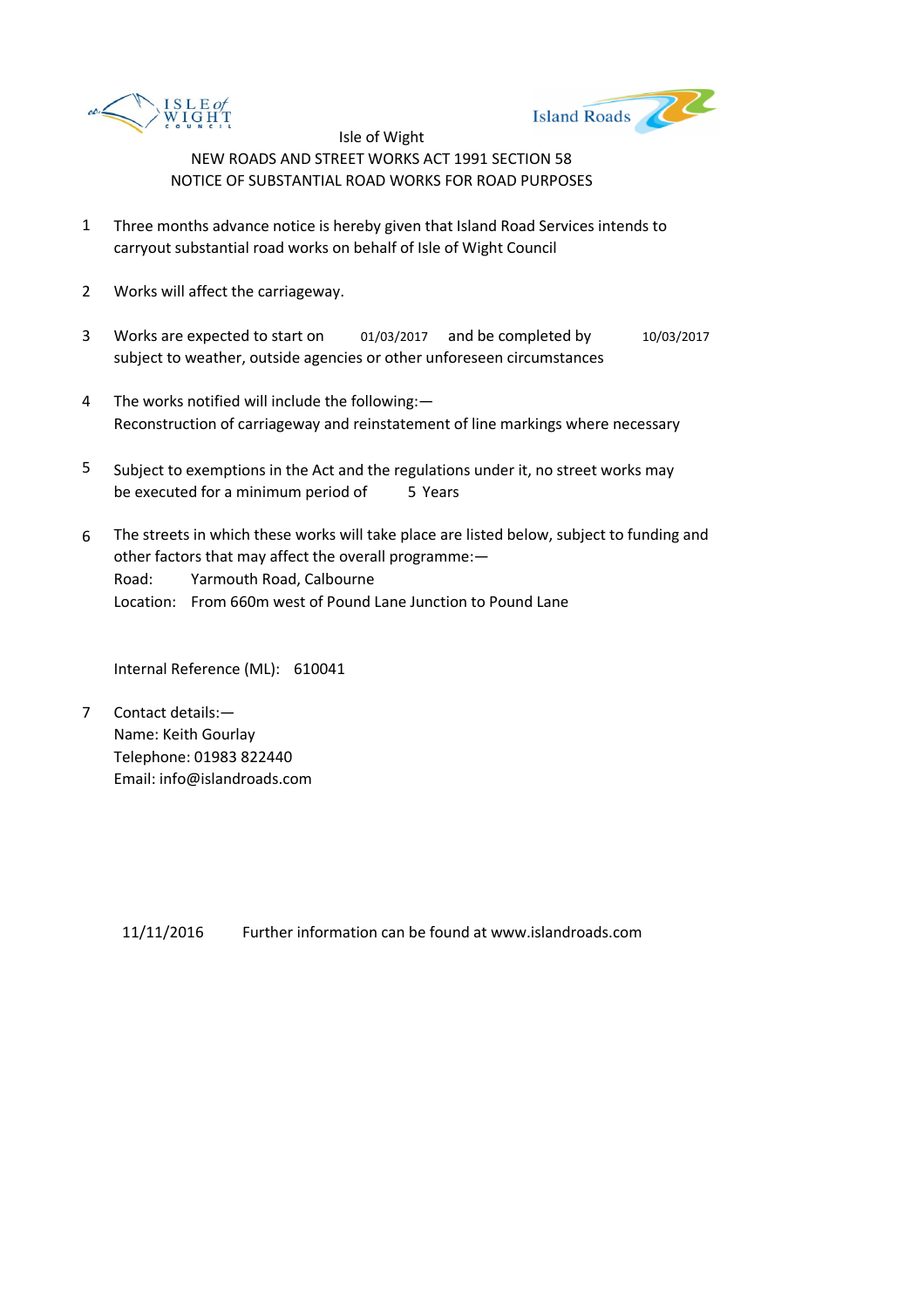



- 1 Three months advance notice is hereby given that Island Road Services intends to carryout substantial road works on behalf of Isle of Wight Council
- 2 Works will affect the carriageway.
- 3 Works are expected to start on 01/03/2017 and be completed by 10/03/2017 subject to weather, outside agencies or other unforeseen circumstances
- 4 The works notified will include the following:— Reconstruction of carriageway and reinstatement of line markings where necessary
- 5 be executed for a minimum period of 5 Years Subject to exemptions in the Act and the regulations under it, no street works may
- 6 Road: Yarmouth Road, Calbourne Location: From Elm Lane to 500 Metres East of Yarmouth Rd/Elm Lane Junction The streets in which these works will take place are listed below, subject to funding and other factors that may affect the overall programme:—

Internal Reference (ML): 610040

7 Contact details:— Name: Keith Gourlay Telephone: 01983 822440 Email: info@islandroads.com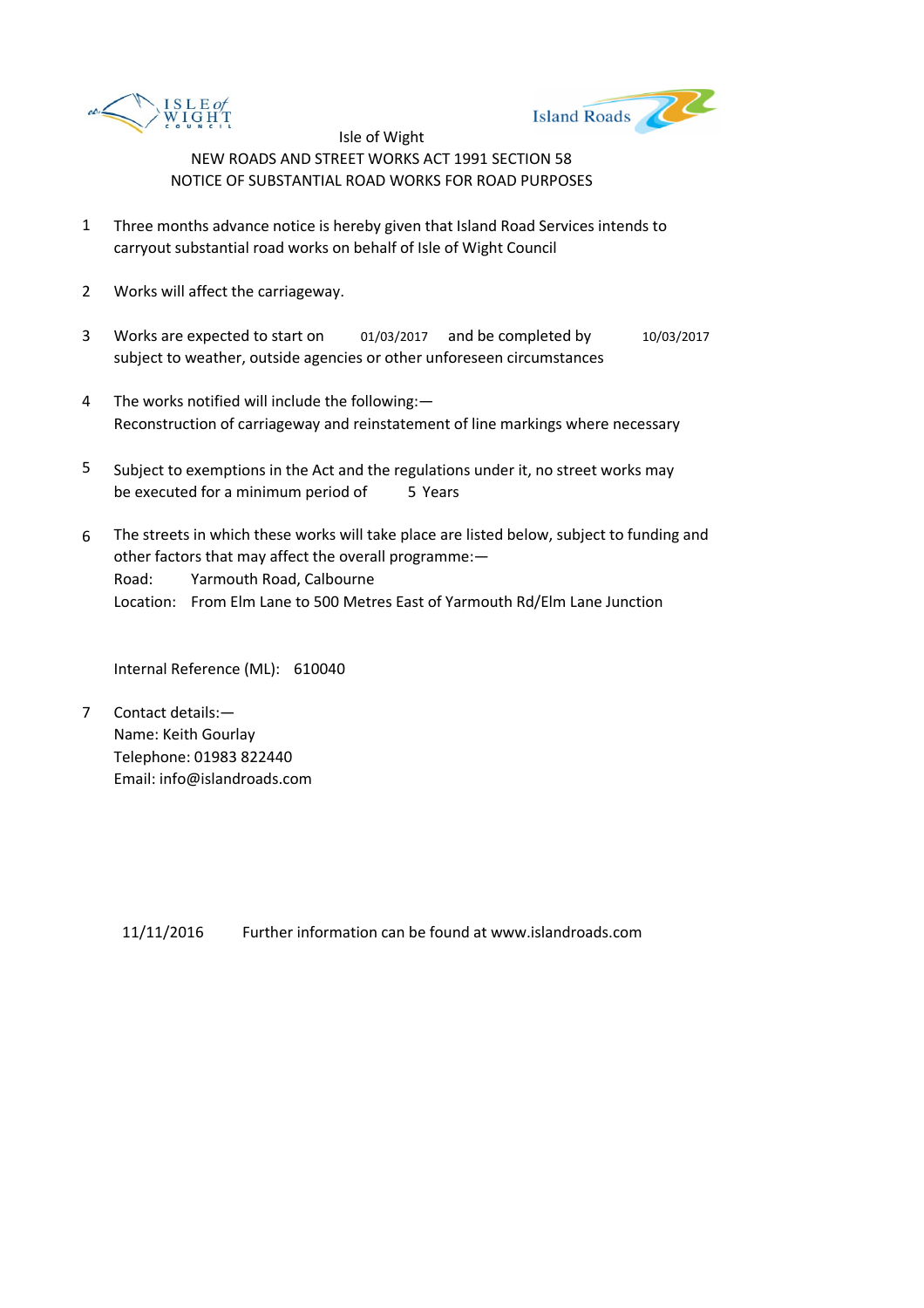



- 1 Three months advance notice is hereby given that Island Road Services intends to carryout substantial road works on behalf of Isle of Wight Council
- 2 Works will affect the carriageway.
- 3 Works are expected to start on 01/03/2017 and be completed by 10/03/2017 subject to weather, outside agencies or other unforeseen circumstances
- 4 The works notified will include the following:— Reconstruction of carriageway and reinstatement of line markings where necessary
- 5 be executed for a minimum period of 5 Years Subject to exemptions in the Act and the regulations under it, no street works may
- 6 The streets in which these works will take place are listed below, subject to funding and other factors that may affect the overall programme:—

Road: Roud Road, Godshill

Location: From 500 Metres West of Whitwell Road, Godshill Junction to 302 Metres South of Beacon Alley Junction

Internal Reference (ML): 540155

7 Contact details:— Name: Keith Gourlay Telephone: 01983 822440 Email: info@islandroads.com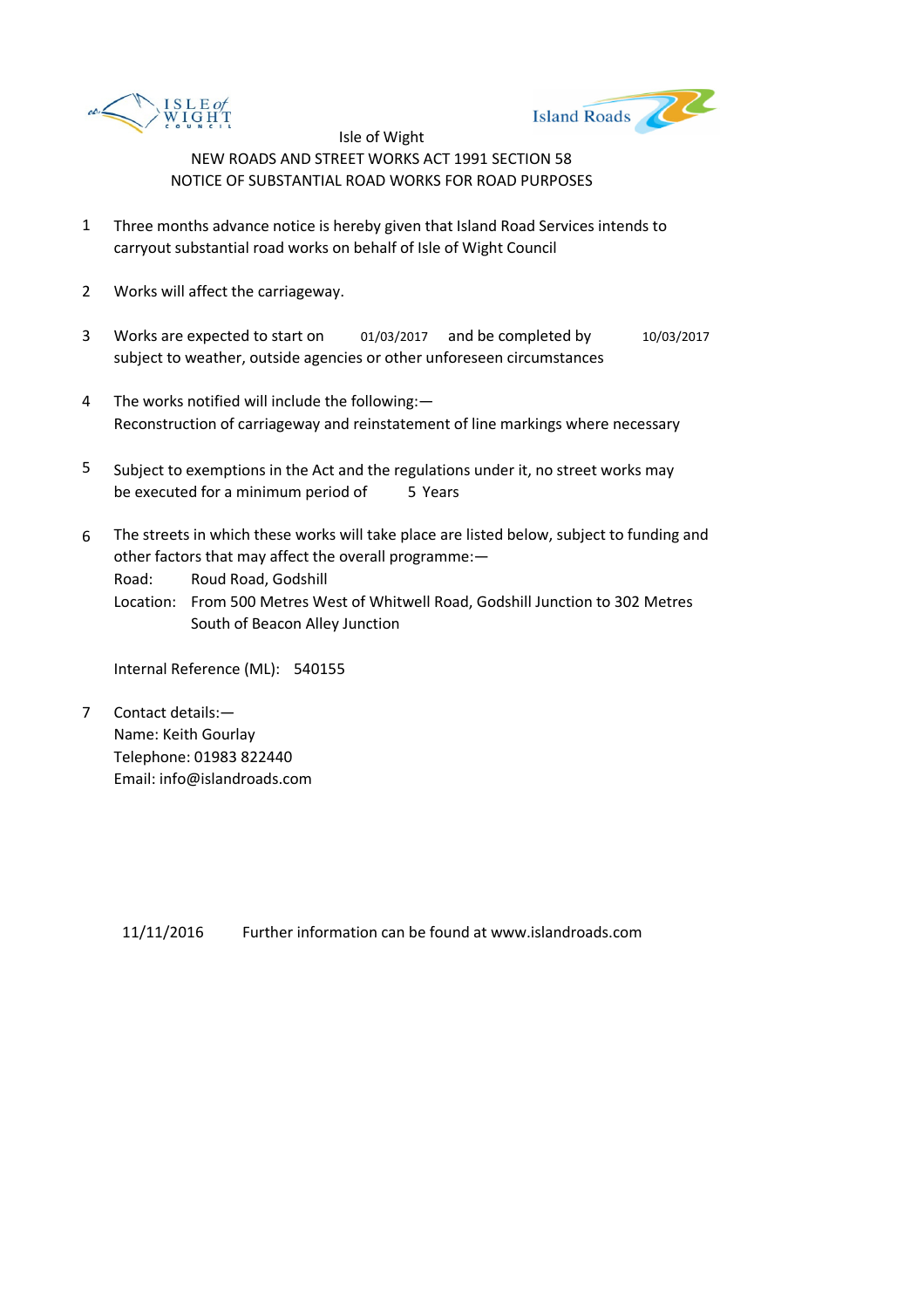



- 1 Three months advance notice is hereby given that Island Road Services intends to carryout substantial road works on behalf of Isle of Wight Council
- 2 Works will affect the carriageway.
- 3 Works are expected to start on 01/03/2017 and be completed by 10/03/2017 subject to weather, outside agencies or other unforeseen circumstances
- 4 The works notified will include the following:— Reconstruction of carriageway and reinstatement of line markings where necessary
- 5 be executed for a minimum period of 5 Years Subject to exemptions in the Act and the regulations under it, no street works may
- 6 The streets in which these works will take place are listed below, subject to funding and other factors that may affect the overall programme:—

Road: Roud Road, Godshill

Location: From Whitwell Road, Godshill Junction to 500 Metres West of Whitwell Road, Godshill Junction

Internal Reference (ML): 540154

7 Contact details:— Name: Keith Gourlay Telephone: 01983 822440 Email: info@islandroads.com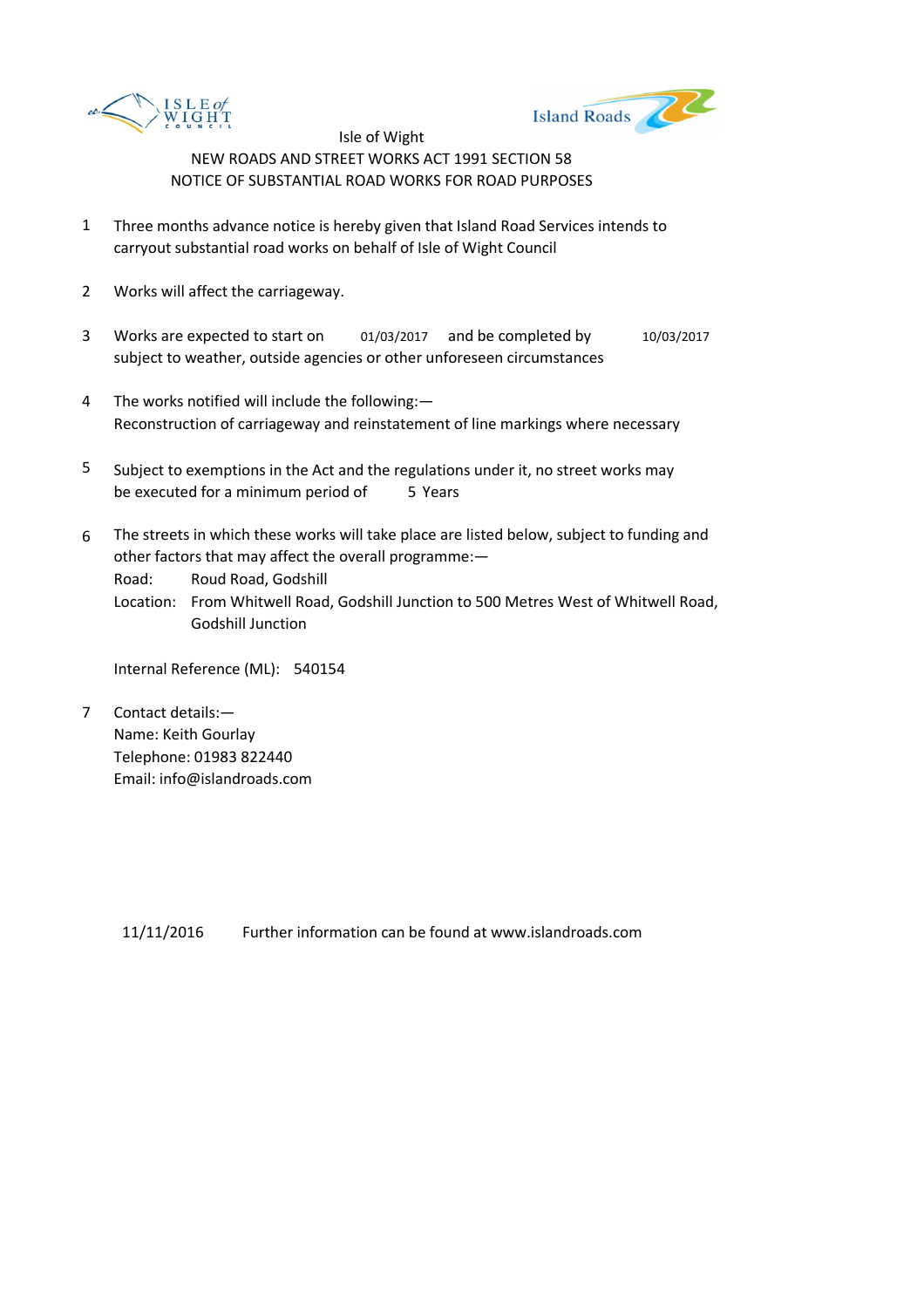



- 1 Three months advance notice is hereby given that Island Road Services intends to carryout substantial road works on behalf of Isle of Wight Council
- 2 Works will affect the carriageway.
- 3 Works are expected to start on 01/03/2017 and be completed by 10/03/2017 subject to weather, outside agencies or other unforeseen circumstances
- 4 The works notified will include the following:— Reconstruction of carriageway and reinstatement of line markings where necessary
- 5 be executed for a minimum period of 5 Years Subject to exemptions in the Act and the regulations under it, no street works may
- 6 Road: High Street, Whitwell Location: From Kemming Road Junction to 590 Metres North of Kemming Road Junction The streets in which these works will take place are listed below, subject to funding and other factors that may affect the overall programme:—

Internal Reference (ML): 530137

7 Contact details:— Name: Keith Gourlay Telephone: 01983 822440 Email: info@islandroads.com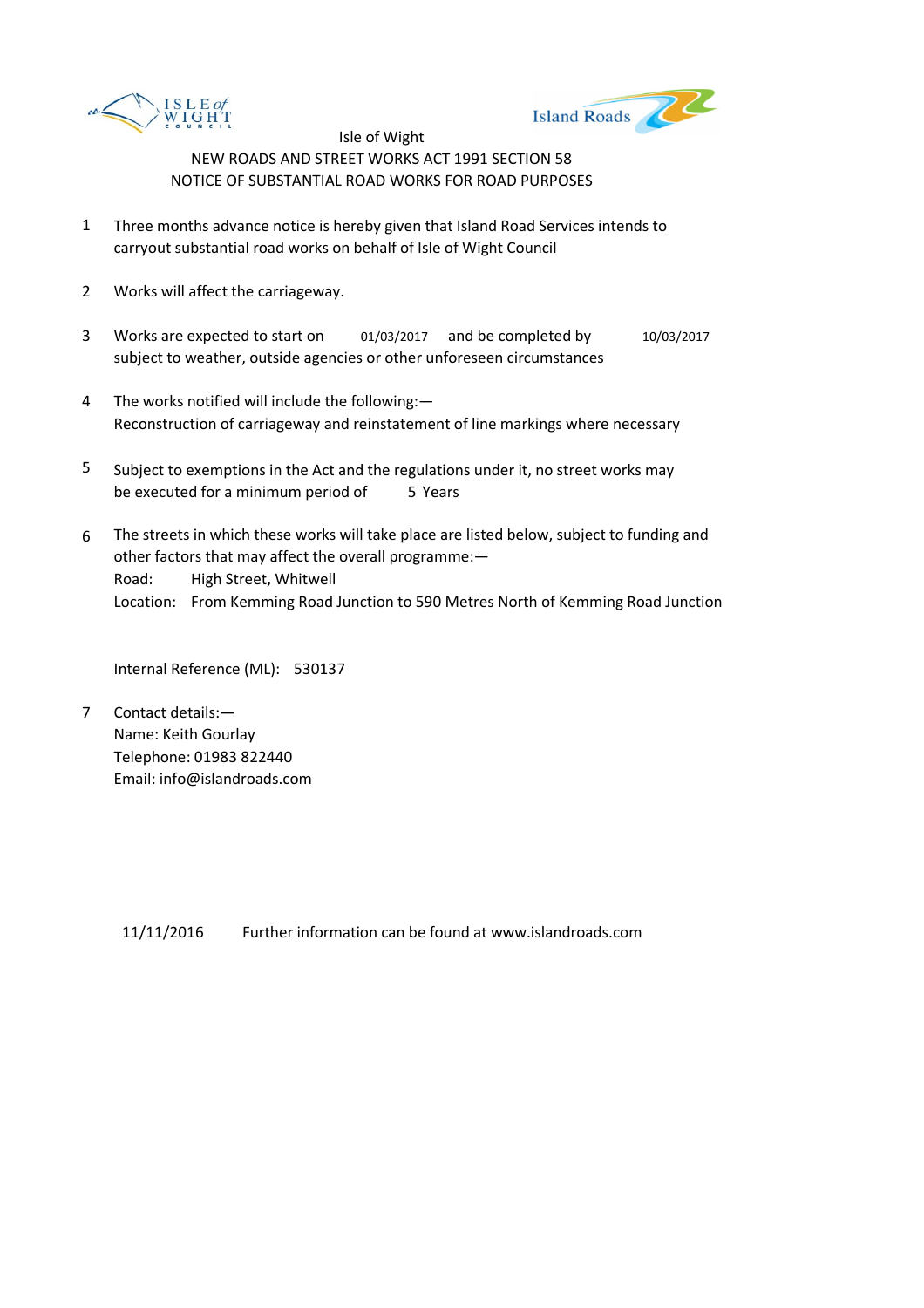



- 1 Three months advance notice is hereby given that Island Road Services intends to carryout substantial road works on behalf of Isle of Wight Council
- 2 Works will affect the carriageway.
- 3 Works are expected to start on 01/03/2017 and be completed by 10/03/2017 subject to weather, outside agencies or other unforeseen circumstances
- 4 The works notified will include the following:— Reconstruction of carriageway and reinstatement of line markings where necessary
- 5 be executed for a minimum period of 5 Years Subject to exemptions in the Act and the regulations under it, no street works may
- 6 Road: Ventnor Road, Whitwell Location: From Kemming Road Junction to 588 Metres South of Kemming Road Junction The streets in which these works will take place are listed below, subject to funding and other factors that may affect the overall programme:—

Internal Reference (ML): 530136

7 Contact details:— Name: Keith Gourlay Telephone: 01983 822440 Email: info@islandroads.com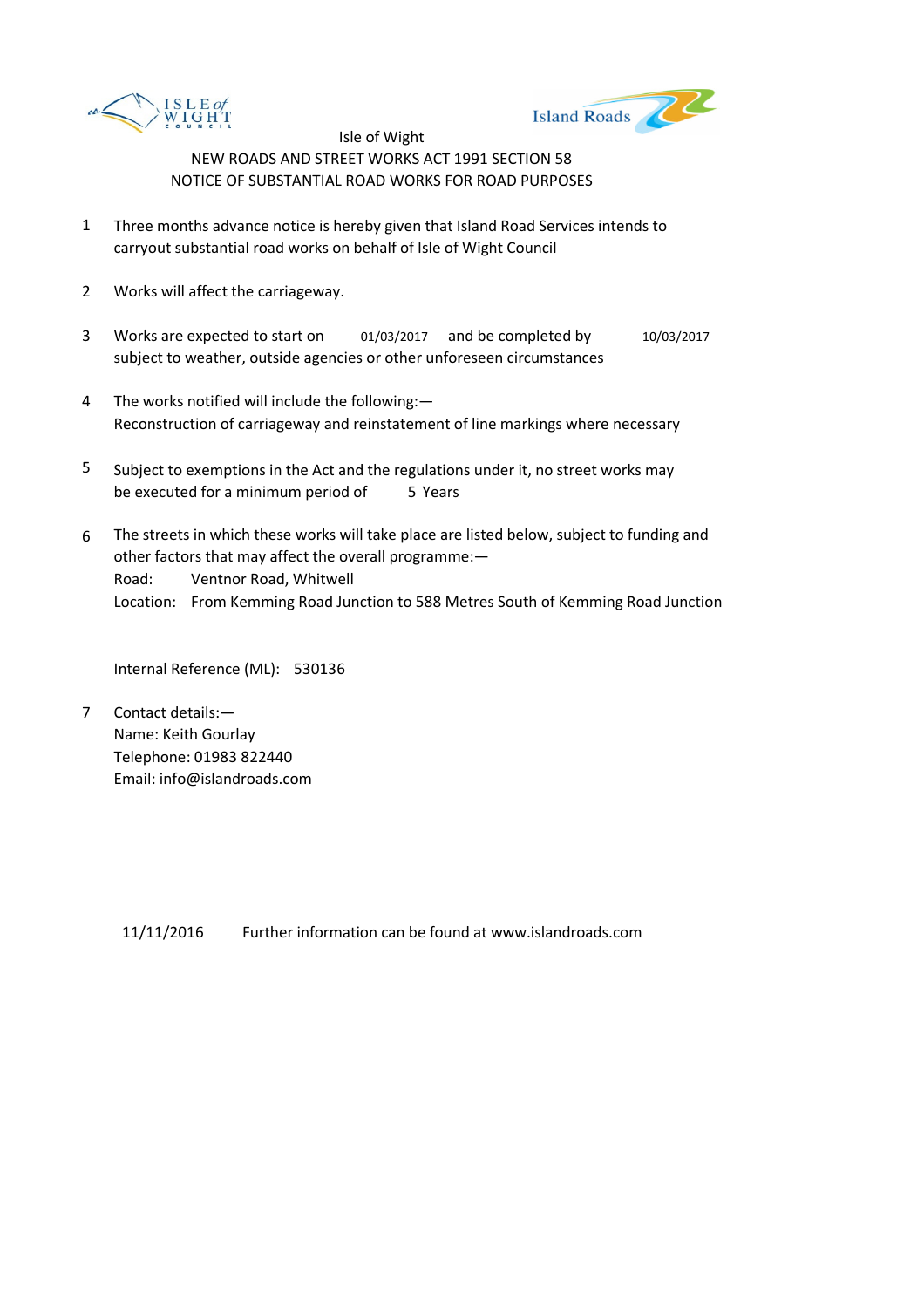



- 1 Three months advance notice is hereby given that Island Road Services intends to carryout substantial road works on behalf of Isle of Wight Council
- 2 Works will affect the carriageway.
- 3 Works are expected to start on 01/03/2017 and be completed by 10/03/2017 subject to weather, outside agencies or other unforeseen circumstances
- 4 The works notified will include the following:— Reconstruction of carriageway and reinstatement of line markings where necessary
- 5 be executed for a minimum period of 5 Years Subject to exemptions in the Act and the regulations under it, no street works may
- 6 The streets in which these works will take place are listed below, subject to funding and other factors that may affect the overall programme:—

Road: Macketts Lane, Arreton

Location: From 420 Metres northwest of Bathingbourne Lane Junction To End of Macketts Lane

Internal Reference (ML): 440178

7 Contact details:— Name: Keith Gourlay Telephone: 01983 822440 Email: info@islandroads.com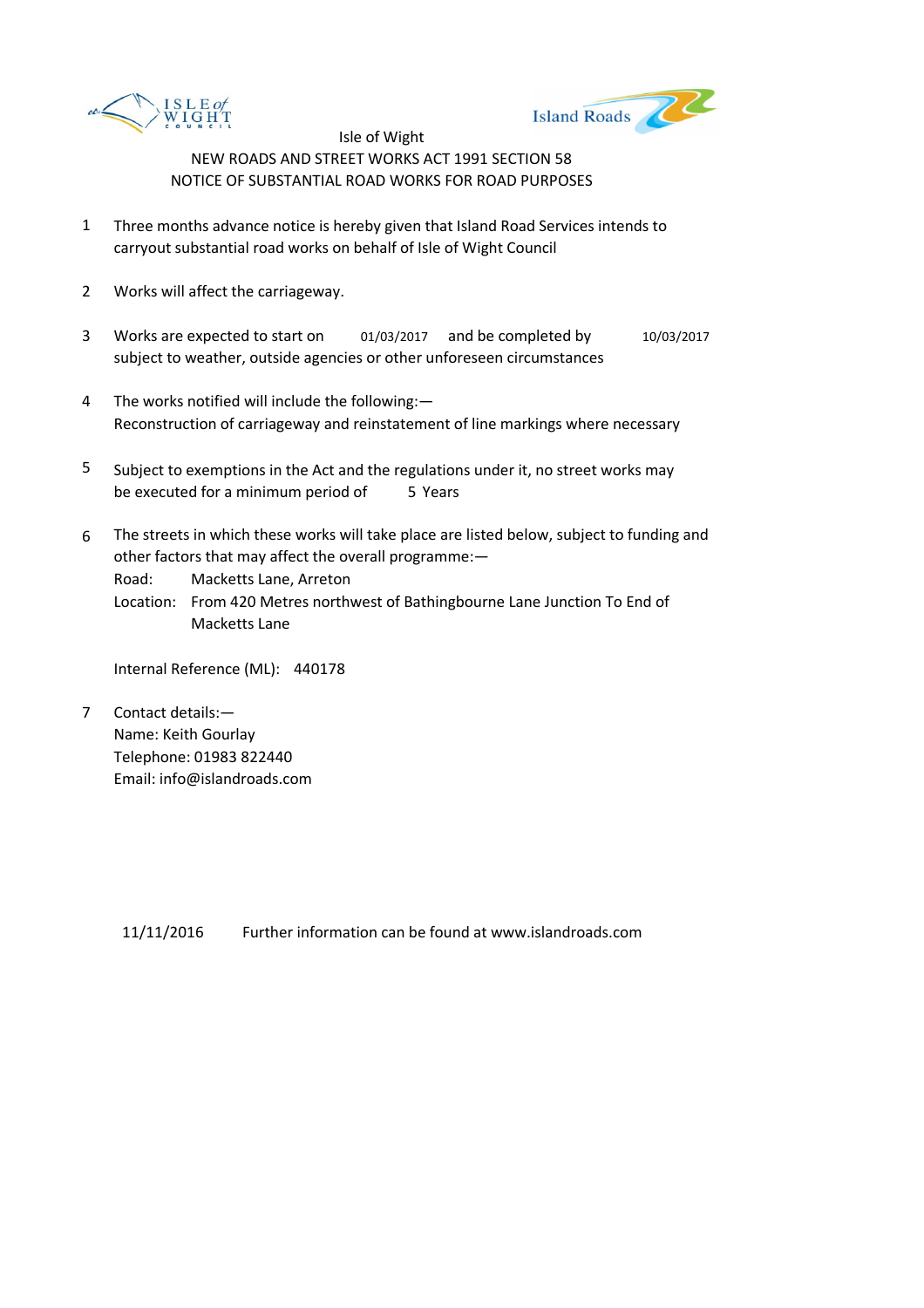



- 1 Three months advance notice is hereby given that Island Road Services intends to carryout substantial road works on behalf of Isle of Wight Council
- 2 Works will affect the carriageway.
- 3 Works are expected to start on 01/03/2017 and be completed by 10/03/2017 subject to weather, outside agencies or other unforeseen circumstances
- 4 The works notified will include the following:— Reconstruction of carriageway and reinstatement of line markings where necessary
- 5 be executed for a minimum period of 5 Years Subject to exemptions in the Act and the regulations under it, no street works may
- 6 The streets in which these works will take place are listed below, subject to funding and other factors that may affect the overall programme:—

Road: Macketts Lane, Arreton

Location: From Bathingbourne Lane Junction to 420 Metres northwest of Bathingbourne Lane Junction

Internal Reference (ML): 440177

7 Contact details:— Name: Keith Gourlay Telephone: 01983 822440 Email: info@islandroads.com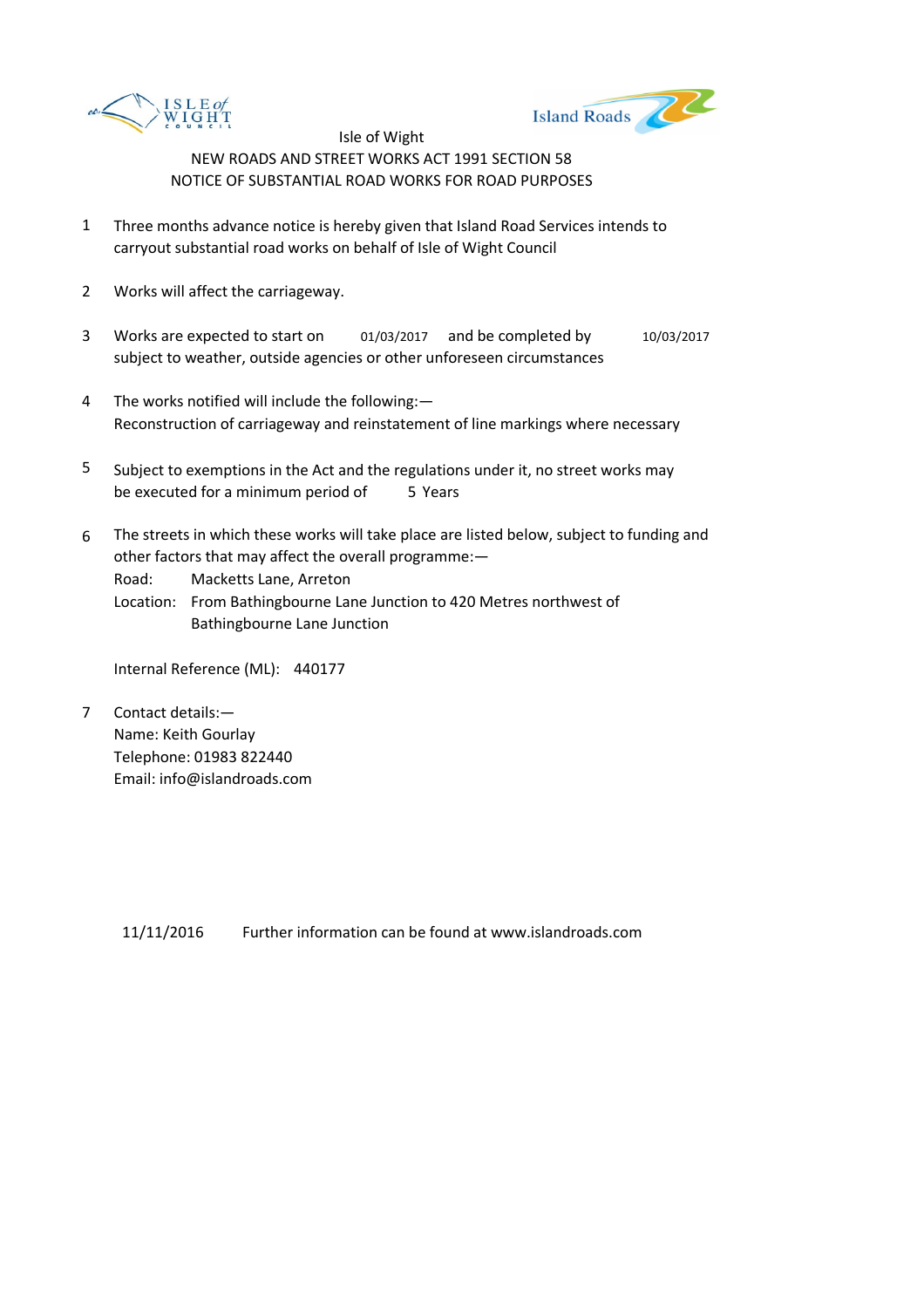



- 1 Three months advance notice is hereby given that Island Road Services intends to carryout substantial road works on behalf of Isle of Wight Council
- 2 Works will affect the carriageway.
- 3 Works are expected to start on 01/03/2017 and be completed by 10/03/2017 subject to weather, outside agencies or other unforeseen circumstances
- 4 The works notified will include the following:— Reconstruction of carriageway and reinstatement of line markings where necessary
- 5 be executed for a minimum period of 5 Years Subject to exemptions in the Act and the regulations under it, no street works may
- 6 The streets in which these works will take place are listed below, subject to funding and other factors that may affect the overall programme:—

Road: Blackwater Road, Newport

Location: From Junction with Shide Road to 255 Metres South of Junction with Shide Road

Internal Reference (ML): 410022

7 Contact details:— Name: Keith Gourlay Telephone: 01983 822440 Email: info@islandroads.com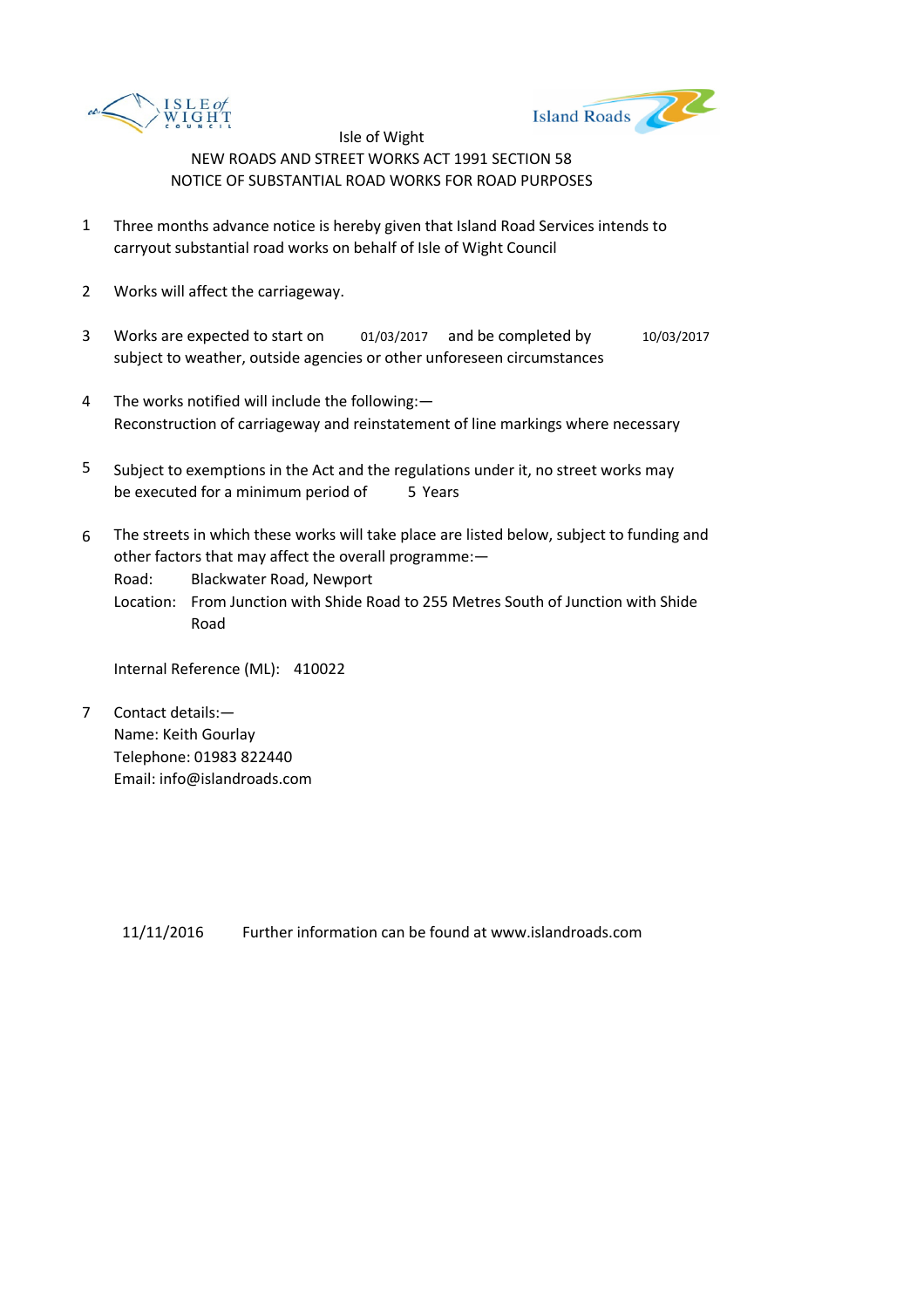



- 1 Three months advance notice is hereby given that Island Road Services intends to carryout substantial road works on behalf of Isle of Wight Council
- 2 Works will affect the carriageway.
- 3 Works are expected to start on 01/03/2017 and be completed by 10/03/2017 subject to weather, outside agencies or other unforeseen circumstances
- 4 The works notified will include the following:— Reconstruction of carriageway and reinstatement of line markings where necessary
- 5 be executed for a minimum period of 5 Years Subject to exemptions in the Act and the regulations under it, no street works may
- 6 Road: Fishbourne Lane, Fishbourne Location: From Roundabout 75m north of Quarr Lane to End of Fishbourne Lane The streets in which these works will take place are listed below, subject to funding and other factors that may affect the overall programme:—

Internal Reference (ML): 343291

7 Contact details:— Name: Keith Gourlay Telephone: 01983 822440 Email: info@islandroads.com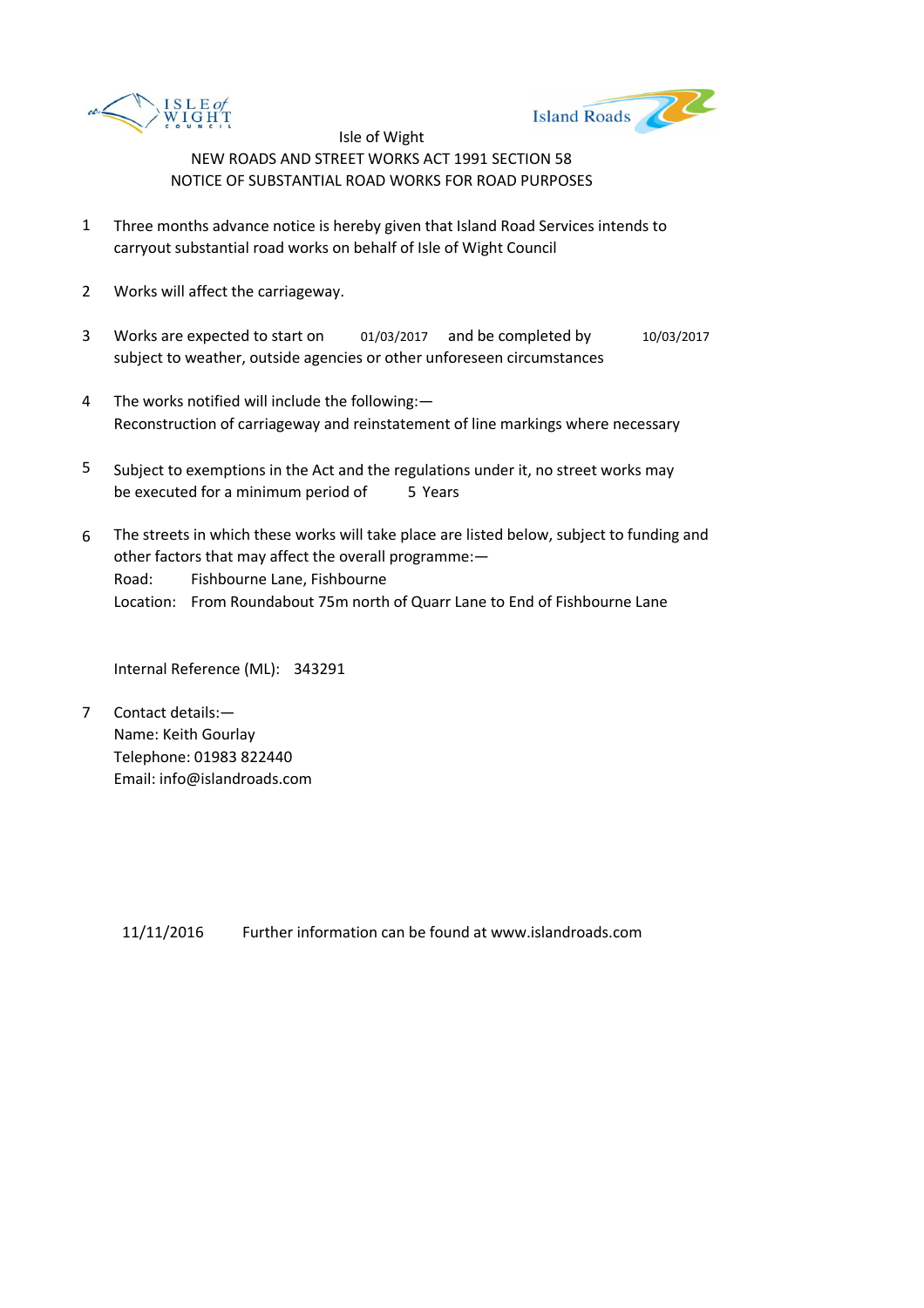



- 1 Three months advance notice is hereby given that Island Road Services intends to carryout substantial road works on behalf of Isle of Wight Council
- 2 Works will affect the carriageway.
- 3 Works are expected to start on 01/03/2017 and be completed by 10/03/2017 subject to weather, outside agencies or other unforeseen circumstances
- 4 The works notified will include the following:— Reconstruction of carriageway and reinstatement of line markings where necessary
- 5 be executed for a minimum period of 5 Years Subject to exemptions in the Act and the regulations under it, no street works may
- 6 Road: Fishbourne Lane, Fishbourne Location: Entire Roundabout - 75m north of Quarr Lane The streets in which these works will take place are listed below, subject to funding and other factors that may affect the overall programme:—

Internal Reference (ML): 342291

7 Contact details:— Name: Keith Gourlay Telephone: 01983 822440 Email: info@islandroads.com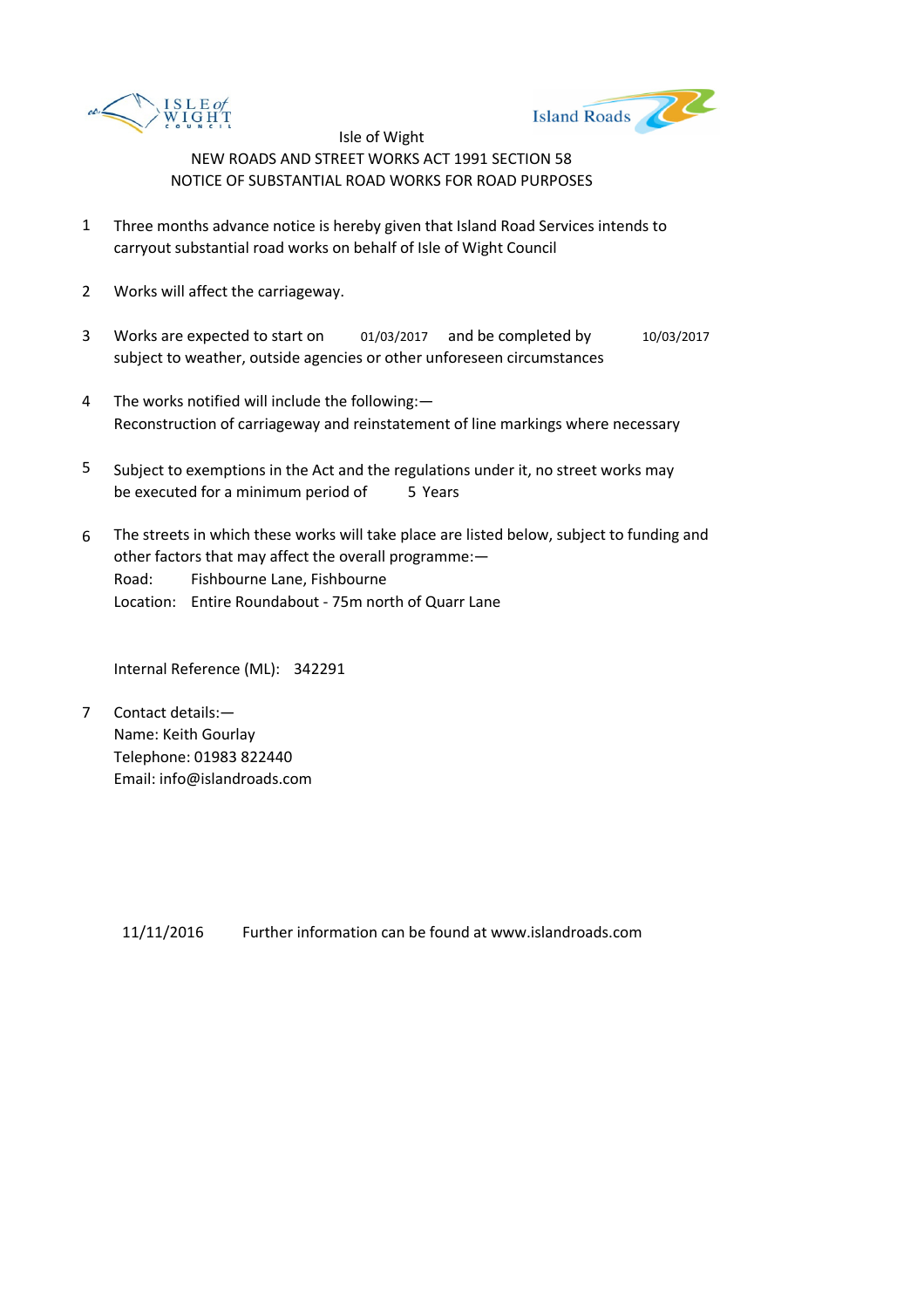



- 1 Three months advance notice is hereby given that Island Road Services intends to carryout substantial road works on behalf of Isle of Wight Council
- 2 Works will affect the carriageway.
- 3 Works are expected to start on 01/03/2017 and be completed by 10/03/2017 subject to weather, outside agencies or other unforeseen circumstances
- 4 The works notified will include the following:— Reconstruction of carriageway and reinstatement of line markings where necessary
- 5 be executed for a minimum period of 5 Years Subject to exemptions in the Act and the regulations under it, no street works may
- 6 Road: Cross Street, Oakfield Location: From Slade Road to Harding Road The streets in which these works will take place are listed below, subject to funding and other factors that may affect the overall programme:—

Internal Reference (ML): 341321

7 Contact details:— Name: Keith Gourlay Telephone: 01983 822440 Email: info@islandroads.com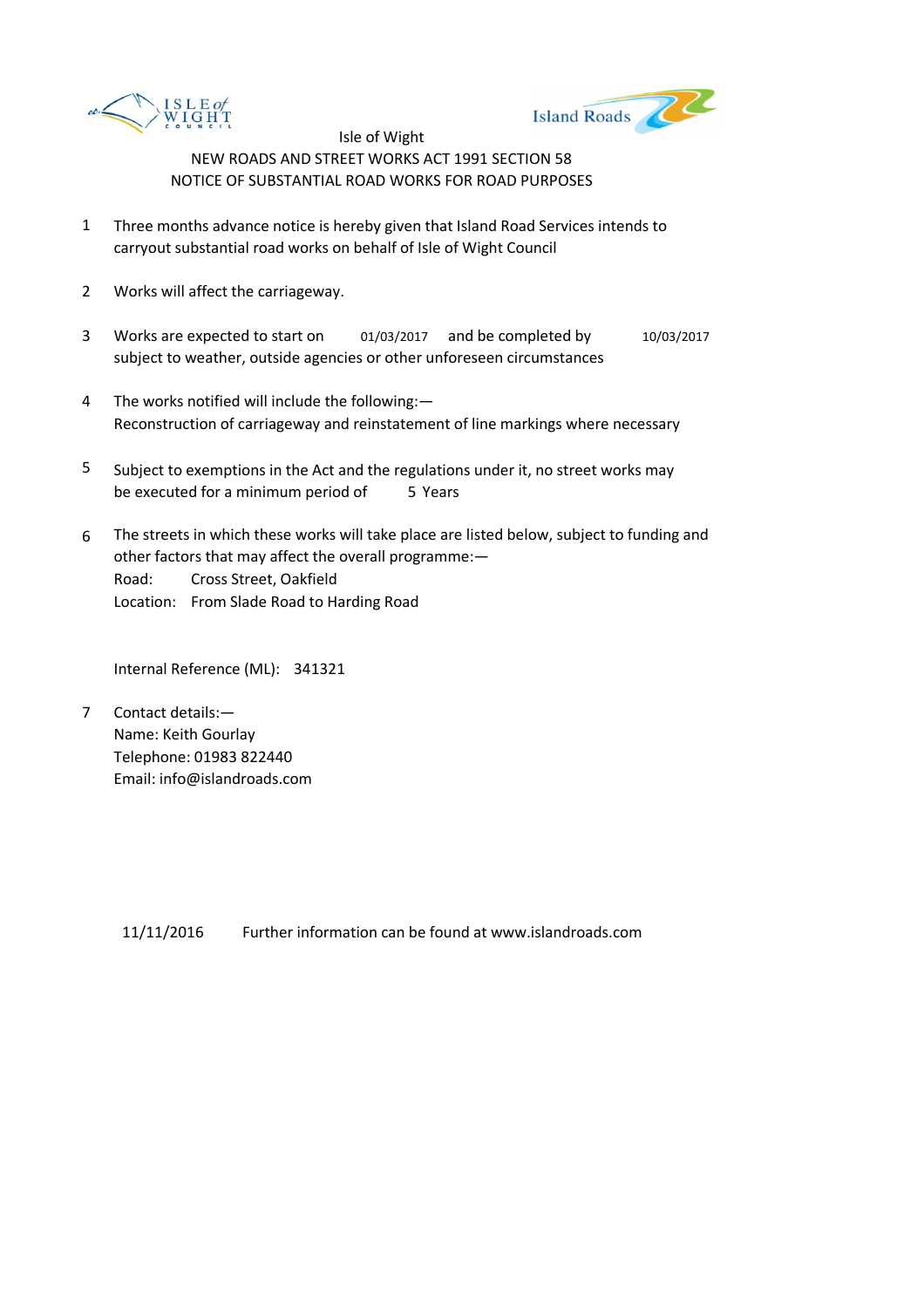



- 1 Three months advance notice is hereby given that Island Road Services intends to carryout substantial road works on behalf of Isle of Wight Council
- 2 Works will affect the carriageway.
- 3 Works are expected to start on 01/03/2017 and be completed by 10/03/2017 subject to weather, outside agencies or other unforeseen circumstances
- 4 The works notified will include the following:— Reconstruction of carriageway and reinstatement of line markings where necessary
- 5 be executed for a minimum period of 5 Years Subject to exemptions in the Act and the regulations under it, no street works may
- 6 Road: Fishbourne Lane, Fishbourne Location: From Quarr Lane to Roundabout 75m north of Quarr Lane The streets in which these works will take place are listed below, subject to funding and other factors that may affect the overall programme:—

Internal Reference (ML): 341291

7 Contact details:— Name: Keith Gourlay Telephone: 01983 822440 Email: info@islandroads.com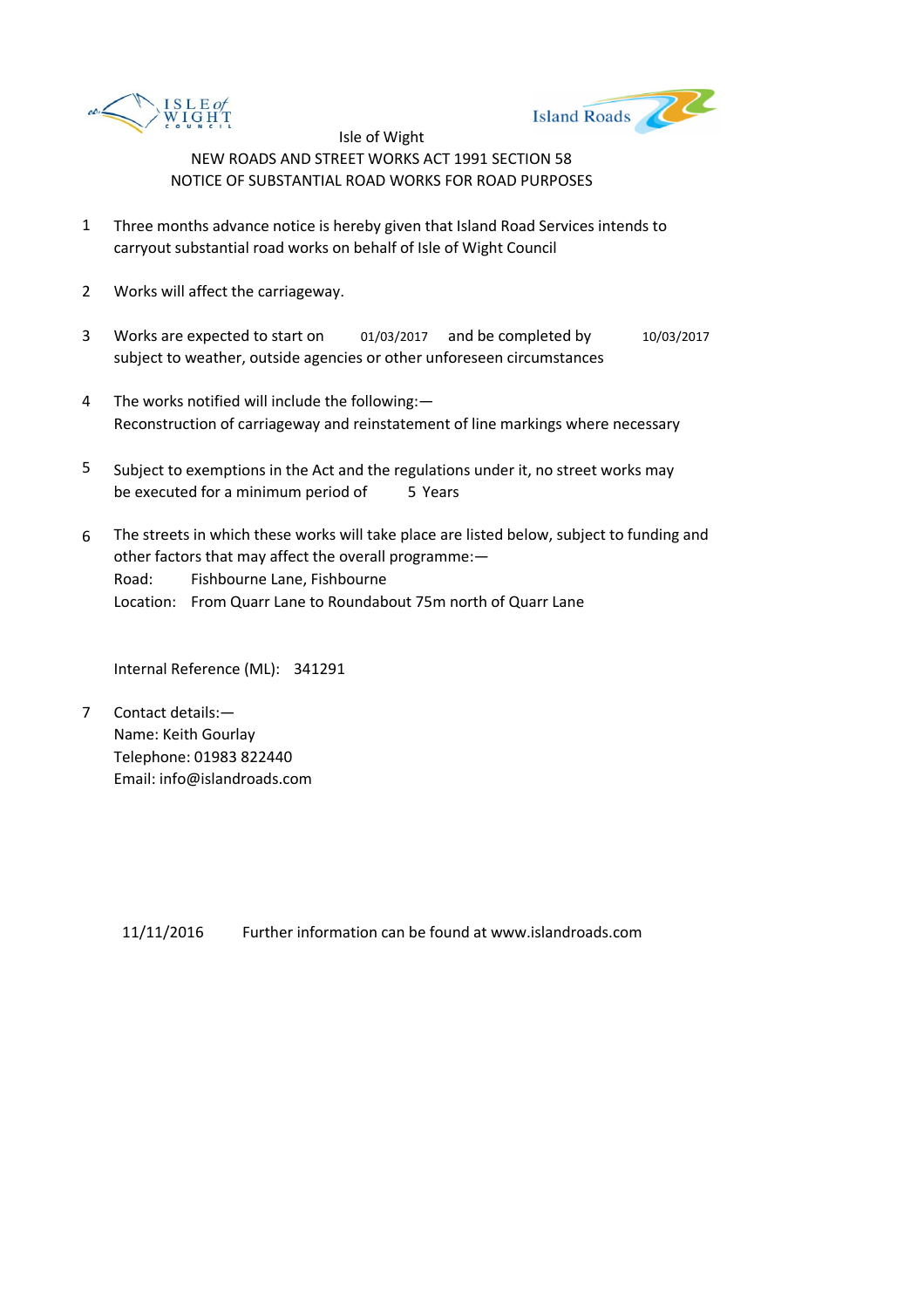



- 1 Three months advance notice is hereby given that Island Road Services intends to carryout substantial road works on behalf of Isle of Wight Council
- 2 Works will affect the carriageway.
- 3 Works are expected to start on 01/03/2017 and be completed by 10/03/2017 subject to weather, outside agencies or other unforeseen circumstances
- 4 The works notified will include the following:— Reconstruction of carriageway and reinstatement of line markings where necessary
- 5 be executed for a minimum period of 5 Years Subject to exemptions in the Act and the regulations under it, no street works may
- 6 Road: Lane End Road, Bembridge Location: From 10 metres West of Foreland Farm Lane to Fishermans Walk The streets in which these works will take place are listed below, subject to funding and other factors that may affect the overall programme:—

Internal Reference (ML): 340159/2

7 Contact details:— Name: Keith Gourlay Telephone: 01983 822440 Email: info@islandroads.com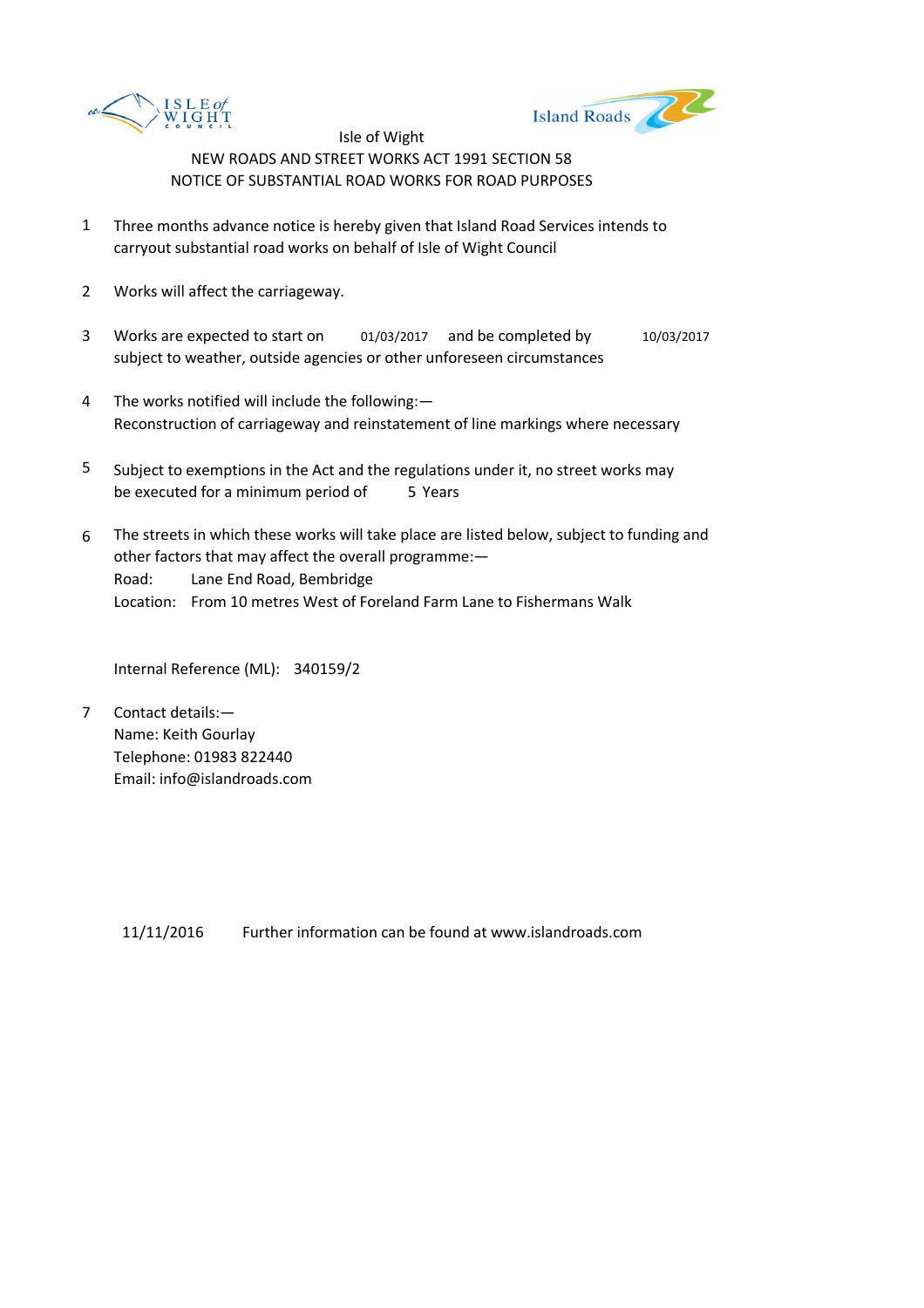



- 1 Three months advance notice is hereby given that Island Road Services intends to carryout substantial road works on behalf of Isle of Wight Council
- 2 Works will affect the carriageway.
- 3 Works are expected to start on 01/03/2017 and be completed by 10/03/2017 subject to weather, outside agencies or other unforeseen circumstances
- 4 The works notified will include the following:— Reconstruction of carriageway and reinstatement of line markings where necessary
- 5 be executed for a minimum period of 5 Years Subject to exemptions in the Act and the regulations under it, no street works may
- 6 Road: Lane End Road, Bembridge Location: From Lane End Close to 10 metres West of Foreland Farm Lane The streets in which these works will take place are listed below, subject to funding and other factors that may affect the overall programme:—

Internal Reference (ML): 340158/1

7 Contact details:— Name: Keith Gourlay Telephone: 01983 822440 Email: info@islandroads.com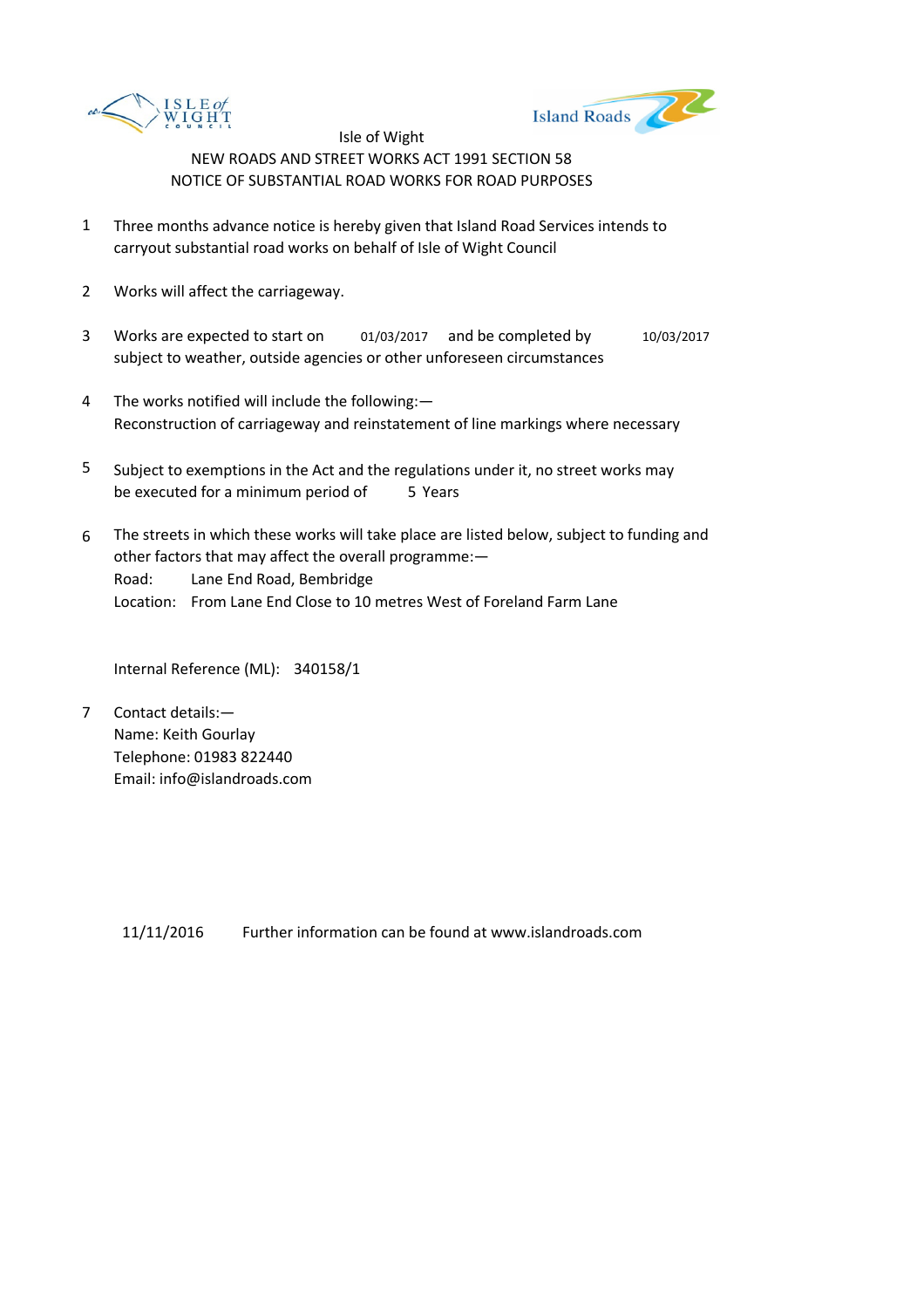



- 1 Three months advance notice is hereby given that Island Road Services intends to carryout substantial road works on behalf of Isle of Wight Council
- 2 Works will affect the carriageway.
- 3 Works are expected to start on 01/03/2017 and be completed by 10/03/2017 subject to weather, outside agencies or other unforeseen circumstances
- 4 The works notified will include the following:— Reconstruction of carriageway and reinstatement of line markings where necessary
- 5 be executed for a minimum period of 5 Years Subject to exemptions in the Act and the regulations under it, no street works may
- 6 Road: Lane End Road, Bembridge Location: From Foreland Road to Lane End Close The streets in which these works will take place are listed below, subject to funding and other factors that may affect the overall programme:—

Internal Reference (ML): 340157/1

7 Contact details:— Name: Keith Gourlay Telephone: 01983 822440 Email: info@islandroads.com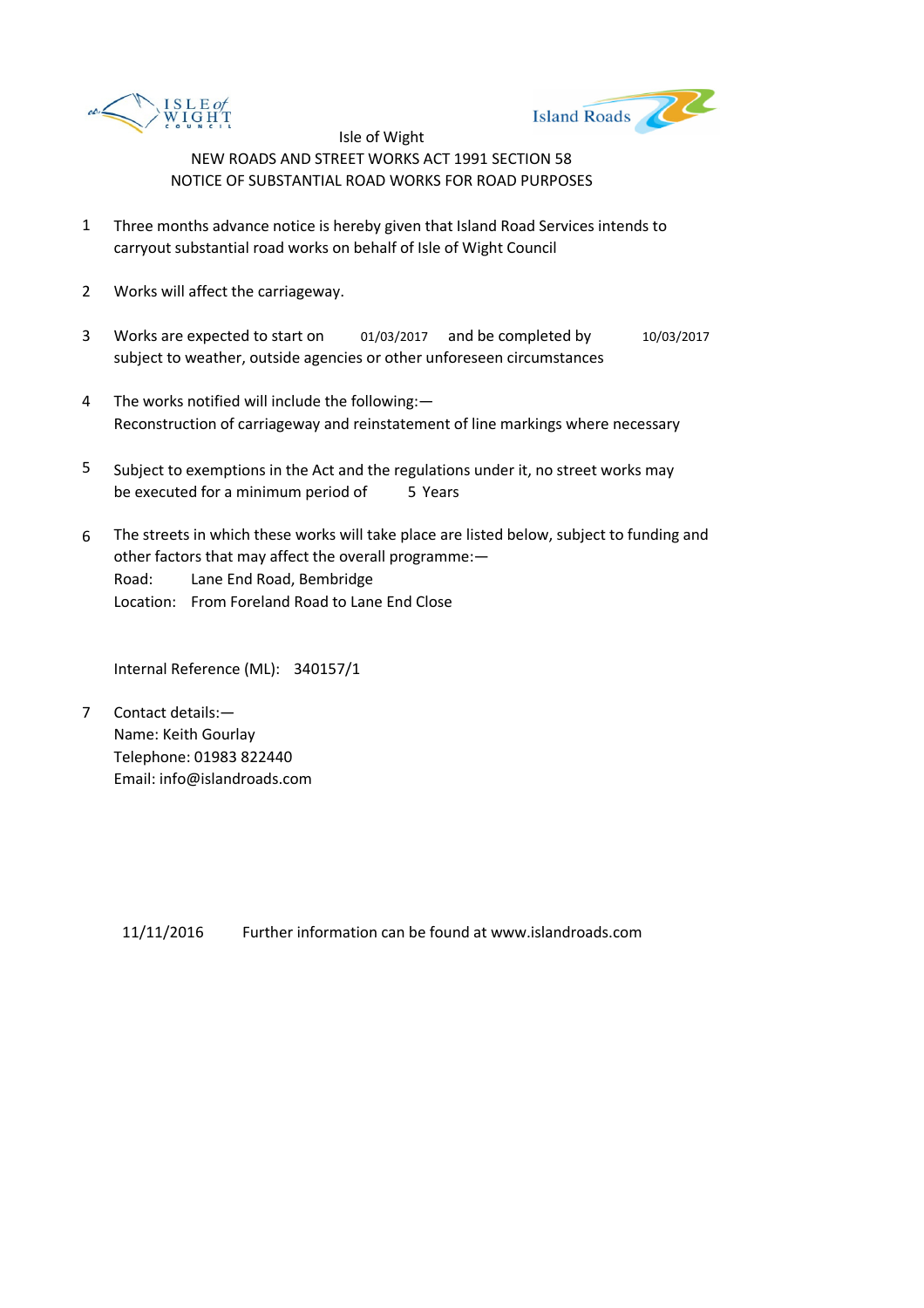



- 1 Three months advance notice is hereby given that Island Road Services intends to carryout substantial road works on behalf of Isle of Wight Council
- 2 Works will affect the carriageway.
- 3 Works are expected to start on 01/03/2017 and be completed by 10/03/2017 subject to weather, outside agencies or other unforeseen circumstances
- 4 The works notified will include the following:— Reconstruction of carriageway and reinstatement of line markings where necessary
- 5 be executed for a minimum period of 5 Years Subject to exemptions in the Act and the regulations under it, no street works may
- 6 Road: Fishbourne Lane, Fishbourne Location: From Ranlagh Drive to Quarr Lane The streets in which these works will take place are listed below, subject to funding and other factors that may affect the overall programme:—

Internal Reference (ML): 340101

7 Contact details:— Name: Keith Gourlay Telephone: 01983 822440 Email: info@islandroads.com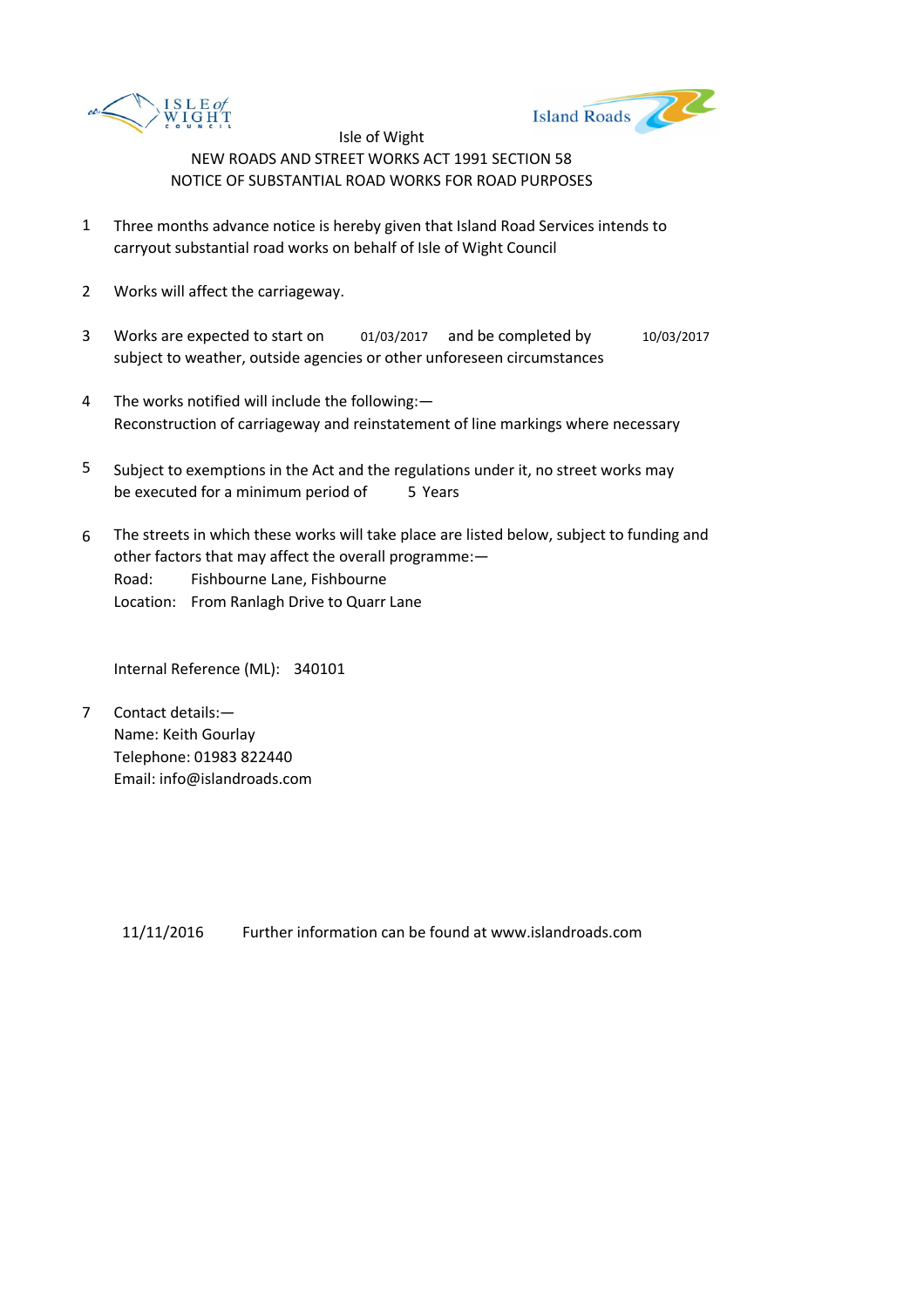



- 1 Three months advance notice is hereby given that Island Road Services intends to carryout substantial road works on behalf of Isle of Wight Council
- 2 Works will affect the carriageway.
- 3 Works are expected to start on 01/03/2017 and be completed by 10/03/2017 subject to weather, outside agencies or other unforeseen circumstances
- 4 The works notified will include the following:— Reconstruction of carriageway and reinstatement of line markings where necessary
- 5 be executed for a minimum period of 5 Years Subject to exemptions in the Act and the regulations under it, no street works may
- 6 Road: Fishbourne Lane, Fishbourne Location: From 7 metres South of Ashlake Copse Road to Ranlagh Drive The streets in which these works will take place are listed below, subject to funding and other factors that may affect the overall programme:—

Internal Reference (ML): 340100

7 Contact details:— Name: Keith Gourlay Telephone: 01983 822440 Email: info@islandroads.com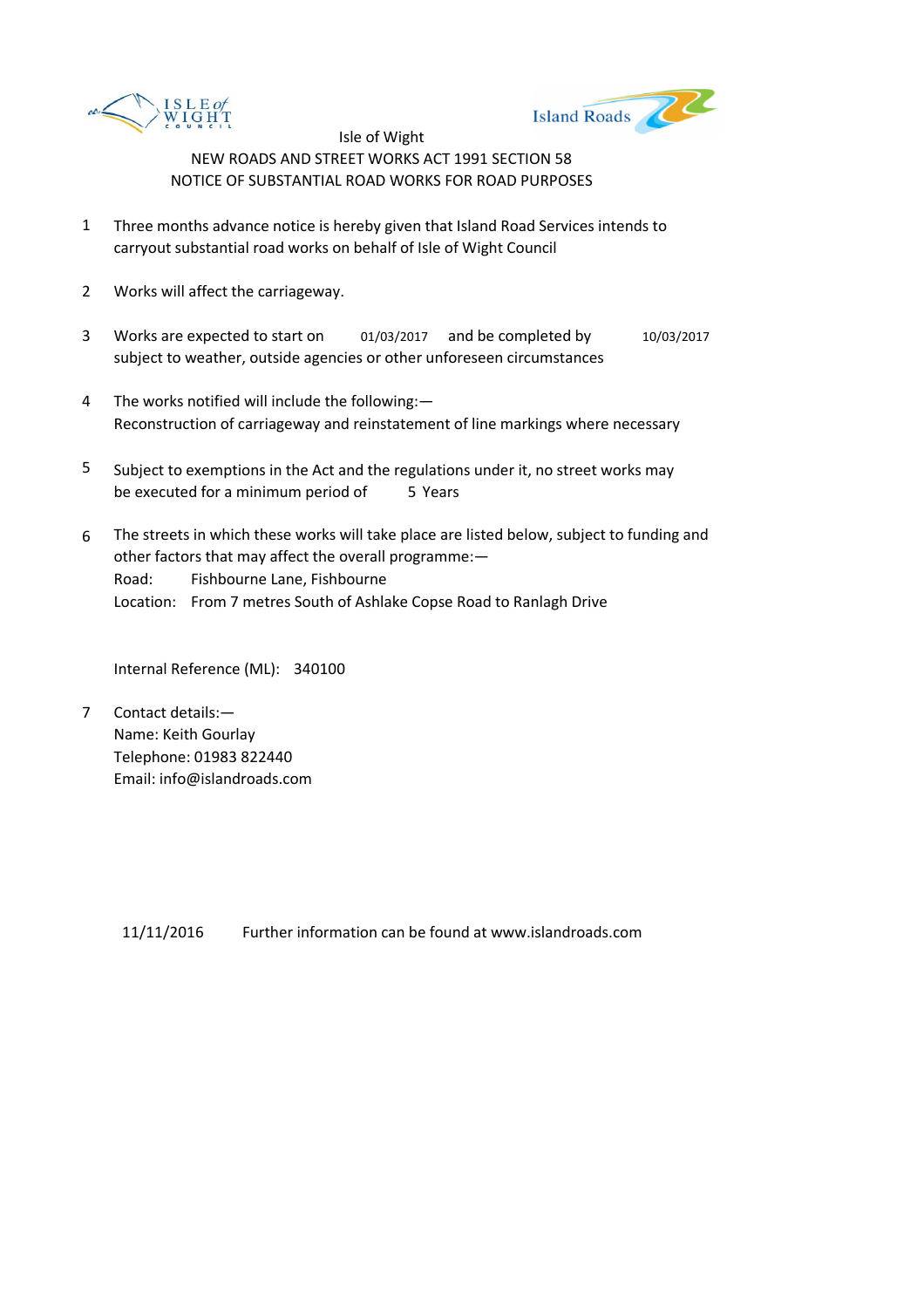



- 1 Three months advance notice is hereby given that Island Road Services intends to carryout substantial road works on behalf of Isle of Wight Council
- 2 Works will affect the carriageway.
- 3 Works are expected to start on 01/03/2017 and be completed by 10/03/2017 subject to weather, outside agencies or other unforeseen circumstances
- 4 The works notified will include the following:— Reconstruction of carriageway and reinstatement of line markings where necessary
- 5 be executed for a minimum period of 5 Years Subject to exemptions in the Act and the regulations under it, no street works may
- 6 Road: Fishbourne Lane, Fishbourne Location: From Junction with Kite Hill to 7 metres South of Ashlake Copse Road The streets in which these works will take place are listed below, subject to funding and other factors that may affect the overall programme:—

Internal Reference (ML): 340099

7 Contact details:— Name: Keith Gourlay Telephone: 01983 822440 Email: info@islandroads.com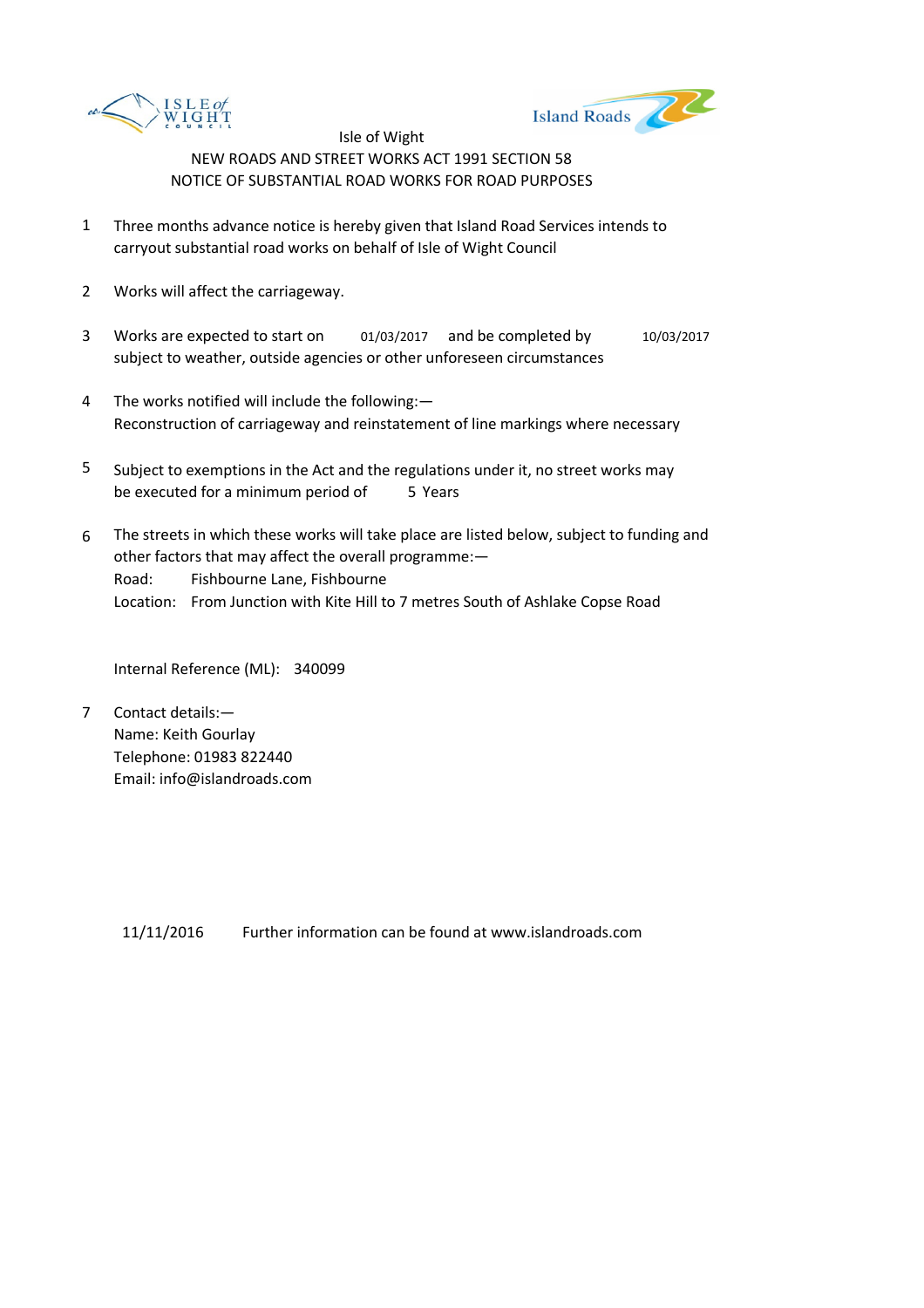



- 1 Three months advance notice is hereby given that Island Road Services intends to carryout substantial road works on behalf of Isle of Wight Council
- 2 Works will affect the carriageway.
- 3 Works are expected to start on 01/03/2017 and be completed by 10/03/2017 subject to weather, outside agencies or other unforeseen circumstances
- 4 The works notified will include the following:— Reconstruction of carriageway and reinstatement of line markings where necessary
- 5 be executed for a minimum period of 5 Years Subject to exemptions in the Act and the regulations under it, no street works may
- 6 Road: Steyne Road, Bembridge Location: From Preston Road to Foreland Road The streets in which these works will take place are listed below, subject to funding and other factors that may affect the overall programme:—

Internal Reference (ML): 330119/1

7 Contact details:— Name: Keith Gourlay Telephone: 01983 822440 Email: info@islandroads.com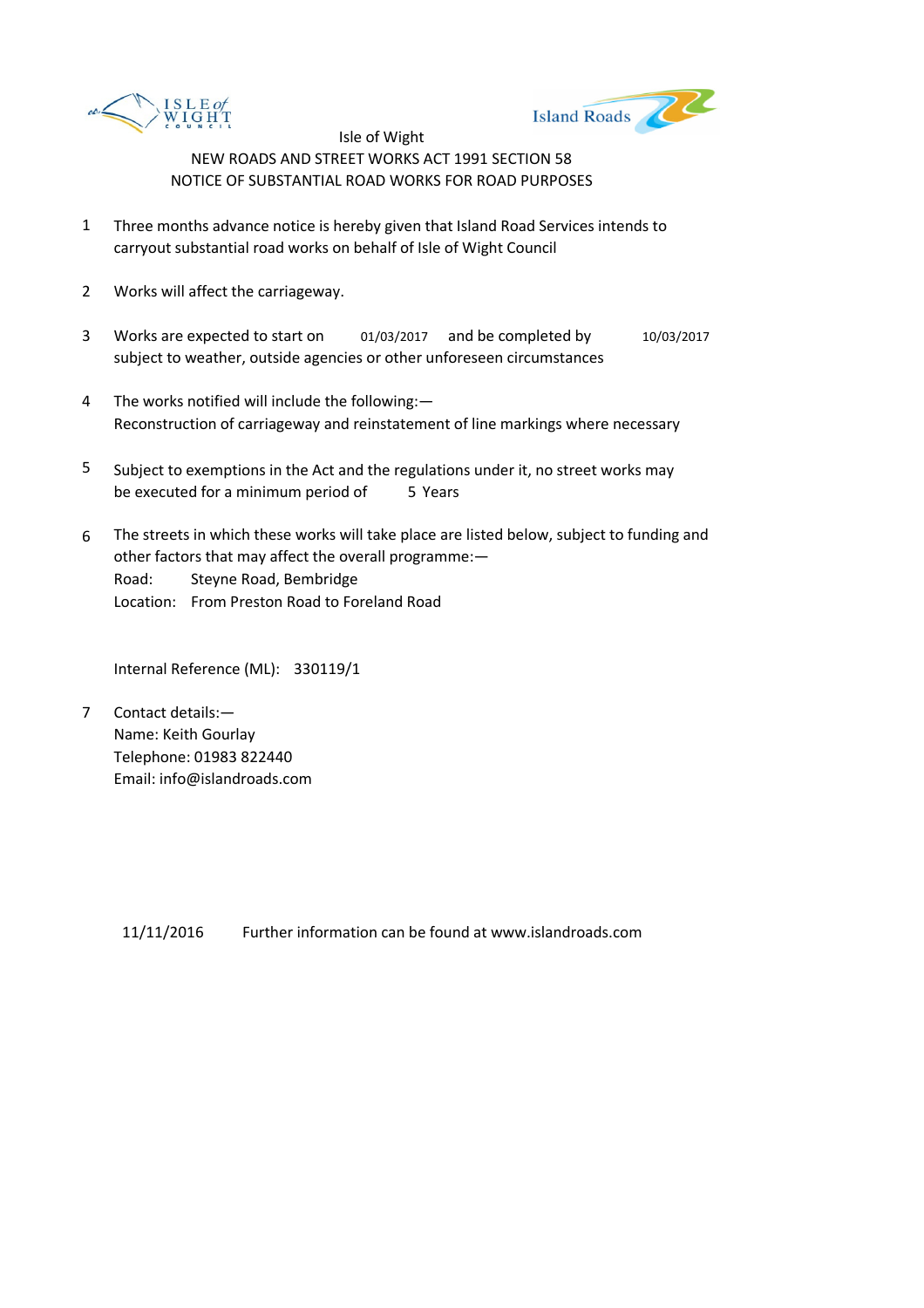



- 1 Three months advance notice is hereby given that Island Road Services intends to carryout substantial road works on behalf of Isle of Wight Council
- 2 Works will affect the carriageway.
- 3 Works are expected to start on 01/03/2017 and be completed by 10/03/2017 subject to weather, outside agencies or other unforeseen circumstances
- 4 The works notified will include the following:— Reconstruction of carriageway and reinstatement of line markings where necessary
- 5 be executed for a minimum period of 5 Years Subject to exemptions in the Act and the regulations under it, no street works may
- 6 Road: Steyne Road, Bembridge Location: From Mill Road to Preston Road The streets in which these works will take place are listed below, subject to funding and other factors that may affect the overall programme:—

Internal Reference (ML): 330118/1

7 Contact details:— Name: Keith Gourlay Telephone: 01983 822440 Email: info@islandroads.com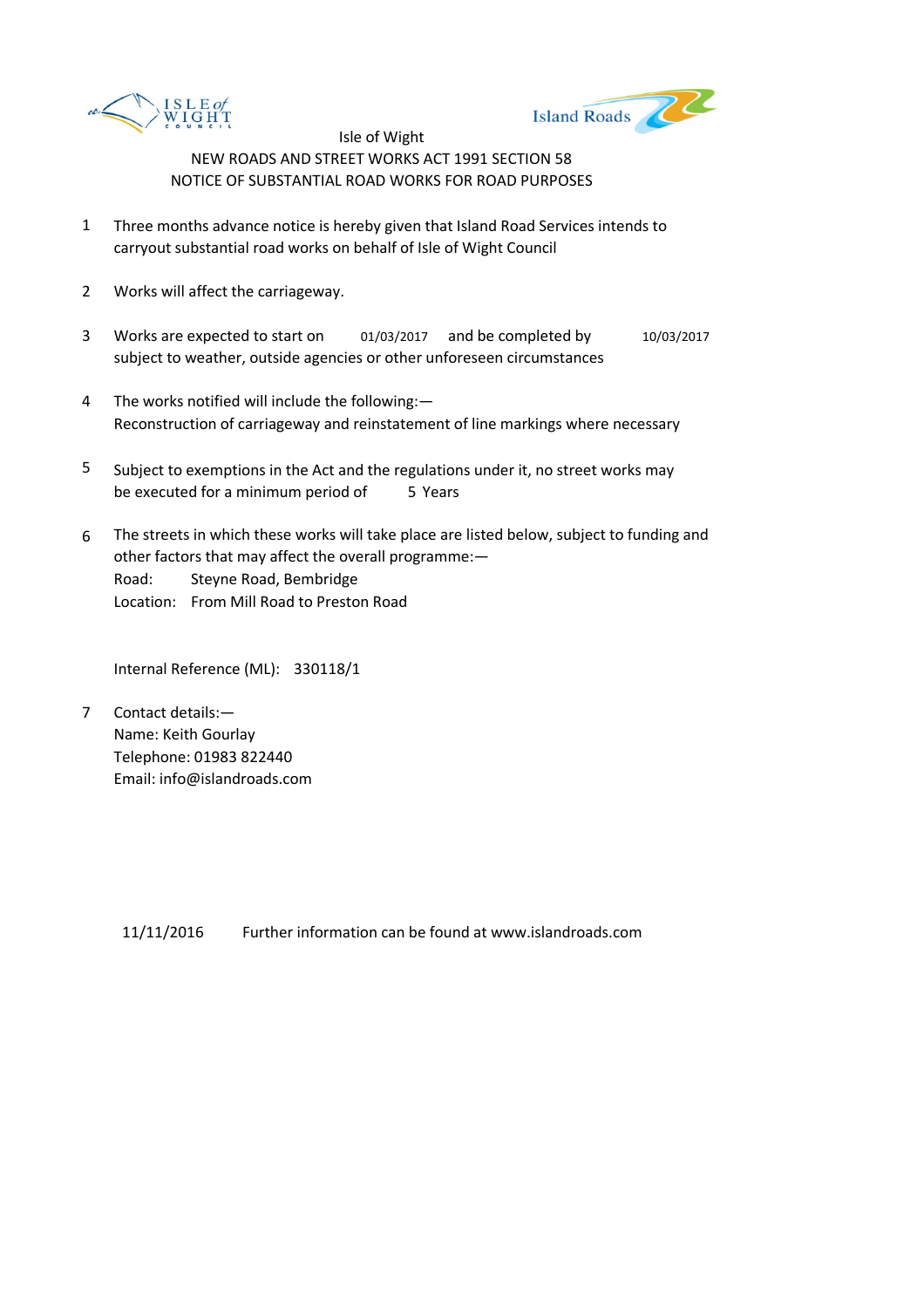



- 1 Three months advance notice is hereby given that Island Road Services intends to carryout substantial road works on behalf of Isle of Wight Council
- 2 Works will affect the carriageway.
- 3 Works are expected to start on 01/03/2017 and be completed by 10/03/2017 subject to weather, outside agencies or other unforeseen circumstances
- 4 The works notified will include the following:— Reconstruction of carriageway and reinstatement of line markings where necessary
- 5 be executed for a minimum period of 5 Years Subject to exemptions in the Act and the regulations under it, no street works may
- 6 Road: Embankment Road, Bembridge Location: From Latimer Road Junction to 180m east of Latimer Road Junction The streets in which these works will take place are listed below, subject to funding and other factors that may affect the overall programme:—

Internal Reference (ML): 320131/2

7 Contact details:— Name: Keith Gourlay Telephone: 01983 822440 Email: info@islandroads.com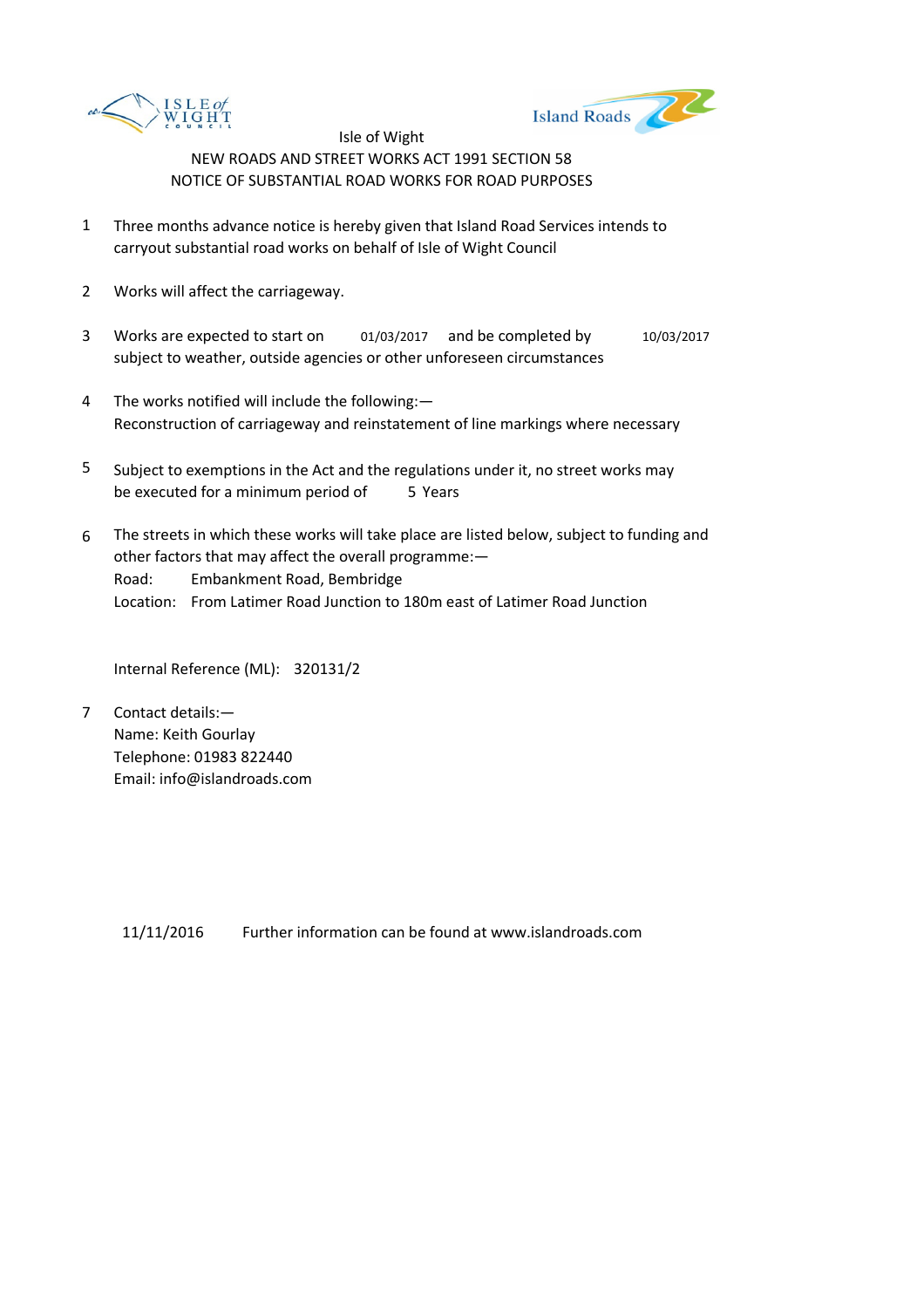



- 1 Three months advance notice is hereby given that Island Road Services intends to carryout substantial road works on behalf of Isle of Wight Council
- 2 Works will affect the carriageway.
- 3 Works are expected to start on 01/03/2017 and be completed by 10/03/2017 subject to weather, outside agencies or other unforeseen circumstances
- 4 The works notified will include the following:— Reconstruction of carriageway and reinstatement of line markings where necessary
- 5 be executed for a minimum period of 5 Years Subject to exemptions in the Act and the regulations under it, no street works may
- 6 Road: Embankment Road, Bembridge Location: From 180m east of Latimer Road Junction to 390m east of Latimer Road The streets in which these works will take place are listed below, subject to funding and other factors that may affect the overall programme:—

Internal Reference (ML): 320130/3

7 Contact details:— Name: Keith Gourlay Telephone: 01983 822440 Email: info@islandroads.com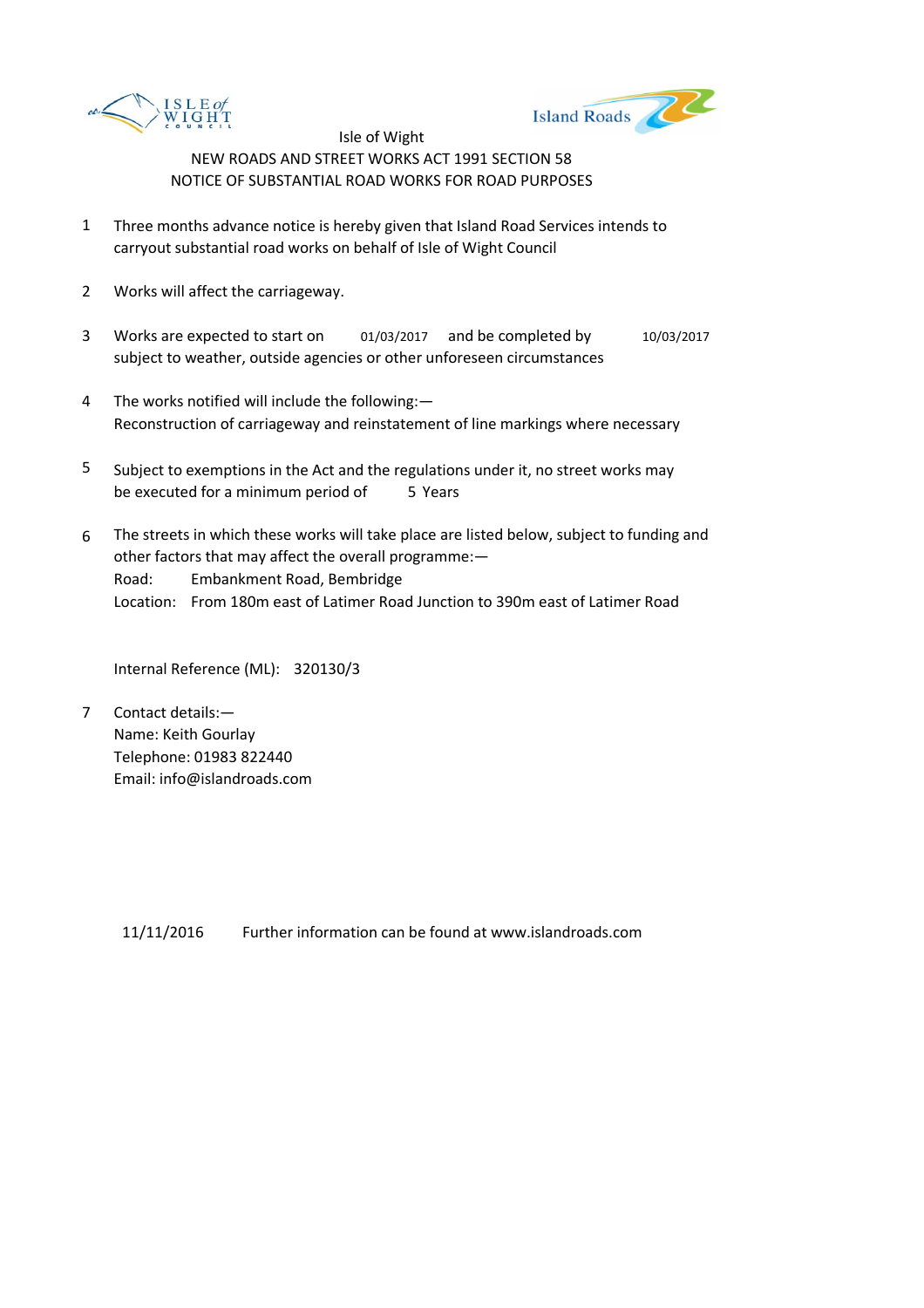



- 1 Three months advance notice is hereby given that Island Road Services intends to carryout substantial road works on behalf of Isle of Wight Council
- 2 Works will affect the carriageway.
- 3 Works are expected to start on 01/03/2017 and be completed by 10/03/2017 subject to weather, outside agencies or other unforeseen circumstances
- 4 The works notified will include the following:— Reconstruction of carriageway and reinstatement of line markings where necessary
- 5 be executed for a minimum period of 5 Years Subject to exemptions in the Act and the regulations under it, no street works may
- 6 Road: Embankment Road, Bembridge Location: From 390m east of Latimer Road to 630m east of Latimer Road The streets in which these works will take place are listed below, subject to funding and other factors that may affect the overall programme:—

Internal Reference (ML): 320129/2

7 Contact details:— Name: Keith Gourlay Telephone: 01983 822440 Email: info@islandroads.com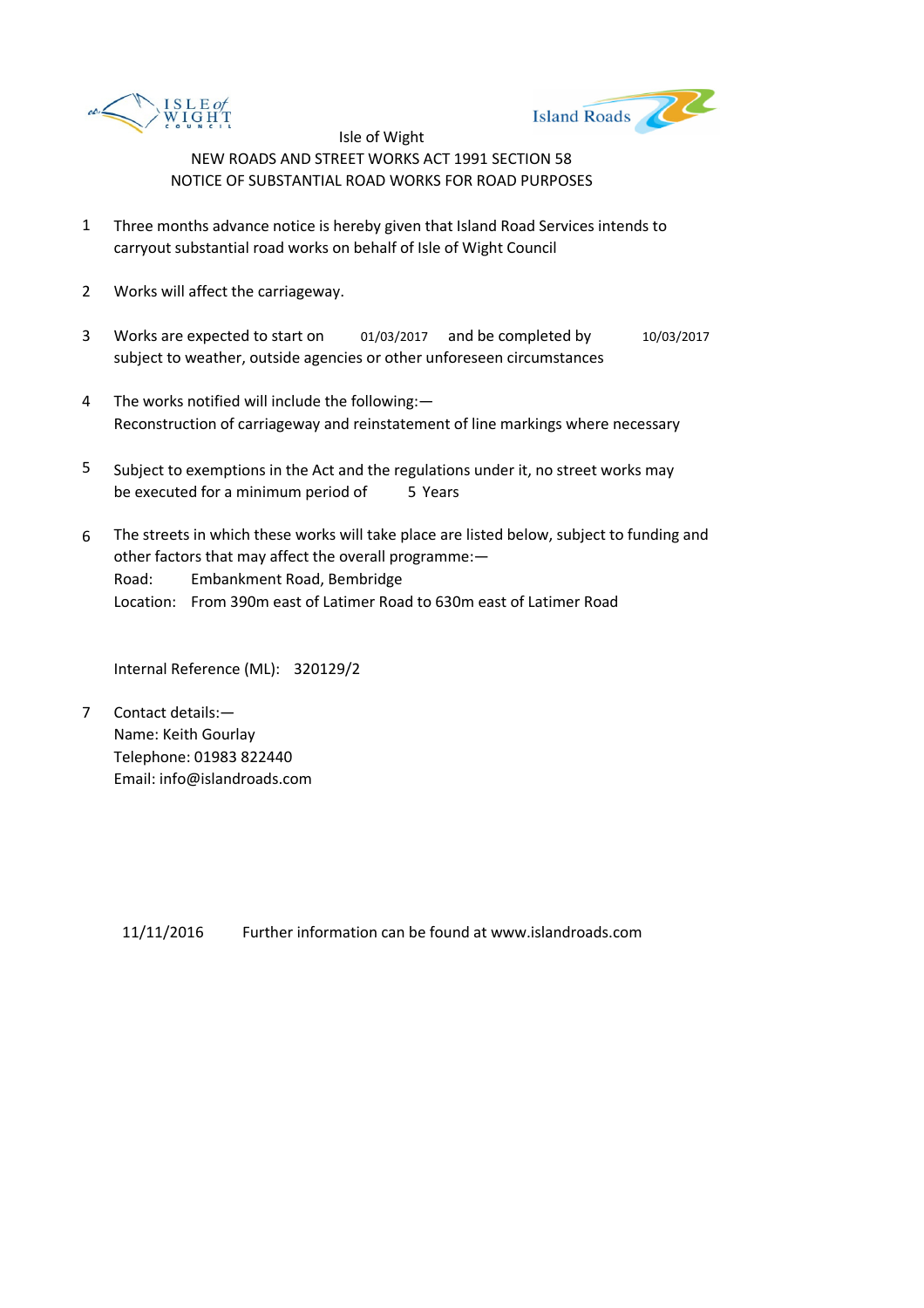



- 1 Three months advance notice is hereby given that Island Road Services intends to carryout substantial road works on behalf of Isle of Wight Council
- 2 Works will affect the carriageway.
- 3 Works are expected to start on 01/03/2017 and be completed by 10/03/2017 subject to weather, outside agencies or other unforeseen circumstances
- 4 The works notified will include the following:— Reconstruction of carriageway and reinstatement of line markings where necessary
- 5 be executed for a minimum period of 5 Years Subject to exemptions in the Act and the regulations under it, no street works may
- 6 Road: Embankment Road, Bembridge Location: From 680m west of Kings Road to 630m east of Latimer Road The streets in which these works will take place are listed below, subject to funding and other factors that may affect the overall programme:—

Internal Reference (ML): 320128/2

7 Contact details:— Name: Keith Gourlay Telephone: 01983 822440 Email: info@islandroads.com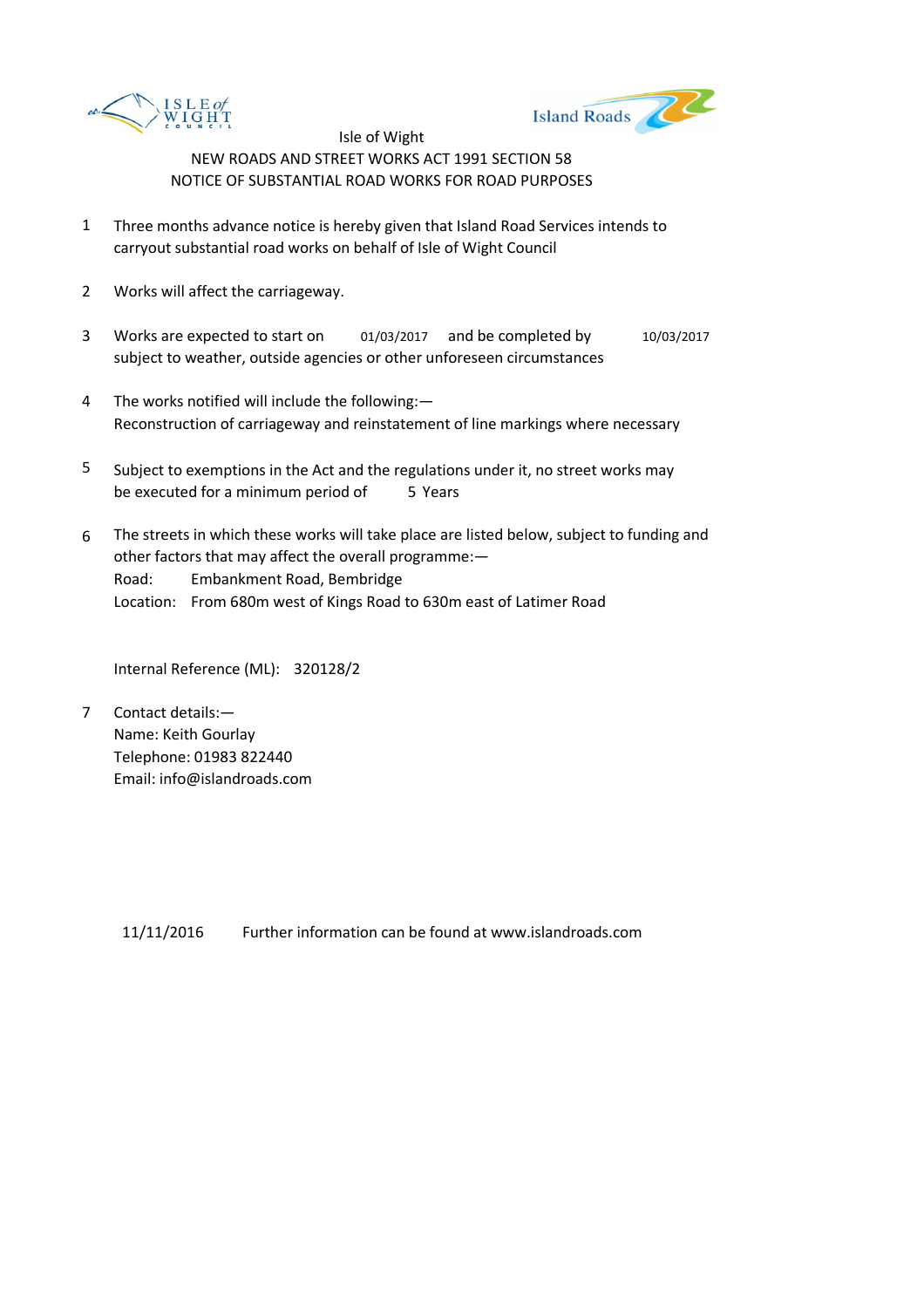



- 1 Three months advance notice is hereby given that Island Road Services intends to carryout substantial road works on behalf of Isle of Wight Council
- 2 Works will affect the carriageway.
- 3 Works are expected to start on 01/03/2017 and be completed by 10/03/2017 subject to weather, outside agencies or other unforeseen circumstances
- 4 The works notified will include the following:— Reconstruction of carriageway and reinstatement of line markings where necessary
- 5 be executed for a minimum period of 5 Years Subject to exemptions in the Act and the regulations under it, no street works may
- 6 Road: Embankment Road, Bembridge Location: From 380m west of Kings Road to 680m west of Kings Road The streets in which these works will take place are listed below, subject to funding and other factors that may affect the overall programme:—

Internal Reference (ML): 320127/2

7 Contact details:— Name: Keith Gourlay Telephone: 01983 822440 Email: info@islandroads.com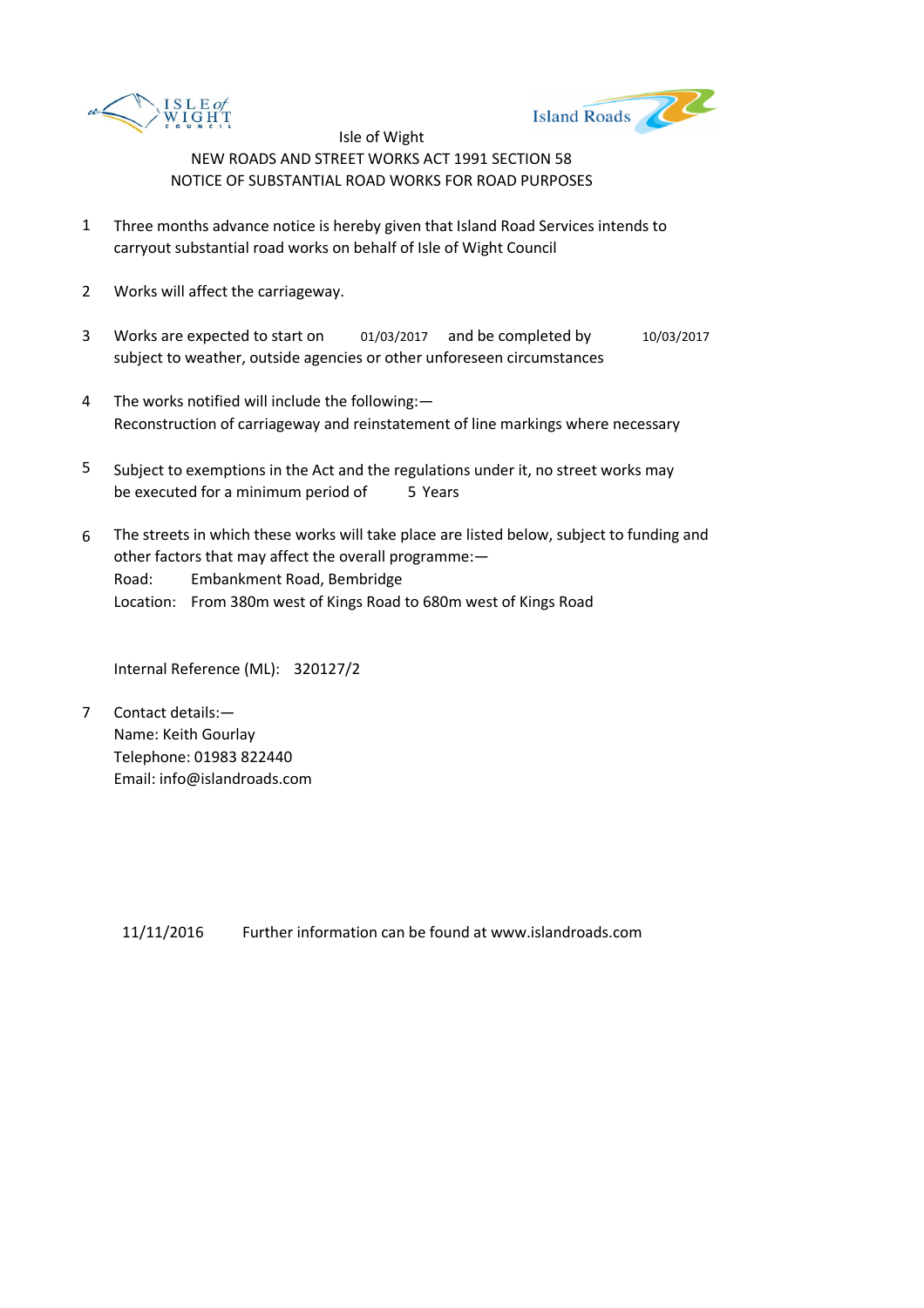



- 1 Three months advance notice is hereby given that Island Road Services intends to carryout substantial road works on behalf of Isle of Wight Council
- 2 Works will affect the carriageway.
- 3 Works are expected to start on 01/03/2017 and be completed by 10/03/2017 subject to weather, outside agencies or other unforeseen circumstances
- 4 The works notified will include the following:— Reconstruction of carriageway and reinstatement of line markings where necessary
- 5 be executed for a minimum period of 5 Years Subject to exemptions in the Act and the regulations under it, no street works may
- 6 Road: Embankment Road, Bembridge Location: From Kings Road to 380m west of Kings Road The streets in which these works will take place are listed below, subject to funding and other factors that may affect the overall programme:—

Internal Reference (ML): 320126/2

7 Contact details:— Name: Keith Gourlay Telephone: 01983 822440 Email: info@islandroads.com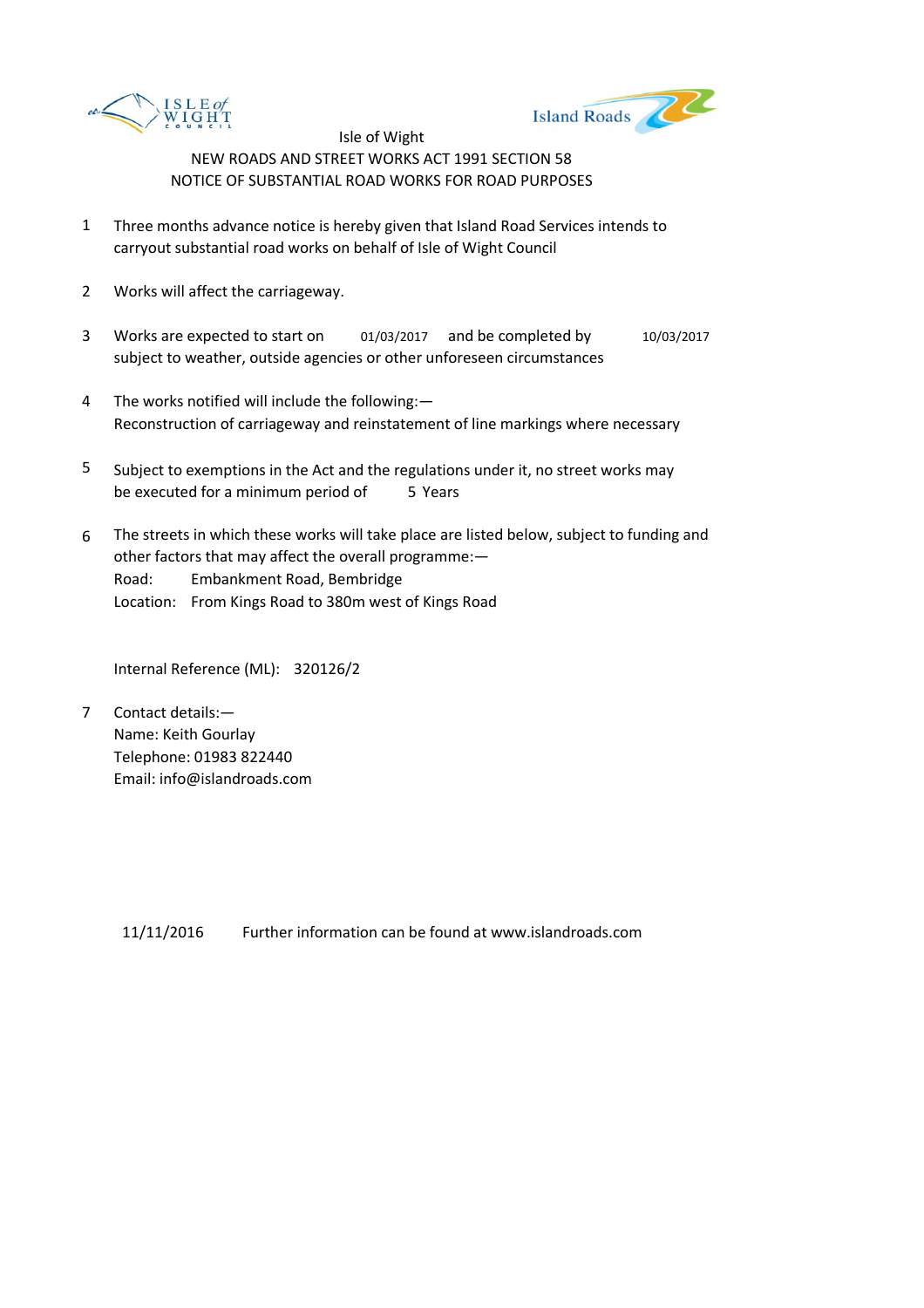



- 1 Three months advance notice is hereby given that Island Road Services intends to carryout substantial road works on behalf of Isle of Wight Council
- 2 Works will affect the carriageway.
- 3 Works are expected to start on 01/03/2017 and be completed by 10/03/2017 subject to weather, outside agencies or other unforeseen circumstances
- 4 The works notified will include the following:— Reconstruction of carriageway and reinstatement of line markings where necessary
- 5 be executed for a minimum period of 5 Years Subject to exemptions in the Act and the regulations under it, no street works may
- 6 The streets in which these works will take place are listed below, subject to funding and other factors that may affect the overall programme:—

Road: St Georges Way, Newport

Location: From 30 metres South of Entrance to St Georges Park to St Georges Roundabout

Internal Reference (ML): 210002

7 Contact details:— Name: Keith Gourlay Telephone: 01983 822440 Email: info@islandroads.com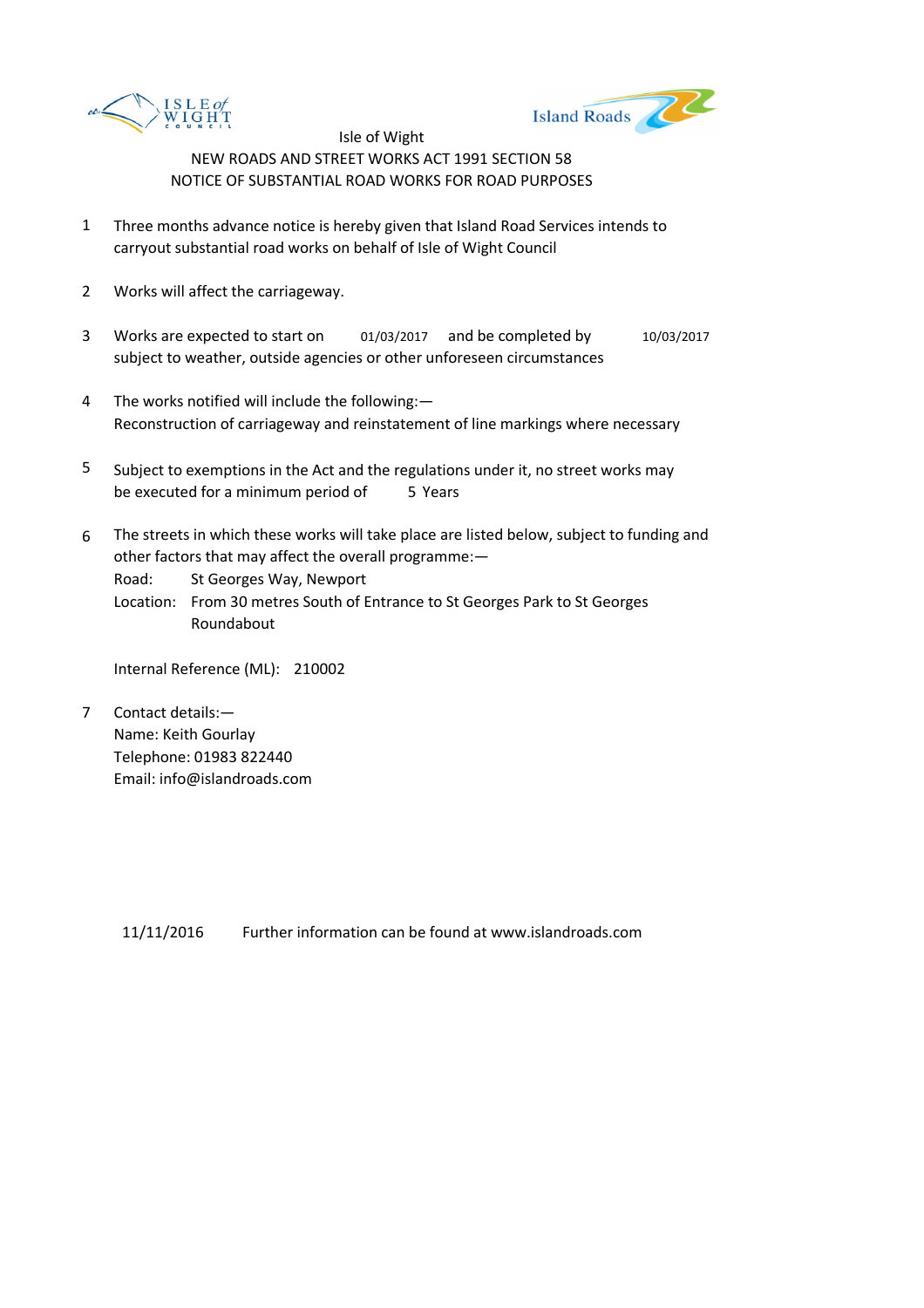



- 1 Three months advance notice is hereby given that Island Road Services intends to carryout substantial road works on behalf of Isle of Wight Council
- 2 Works will affect the carriageway.
- 3 Works are expected to start on 01/03/2017 and be completed by 10/03/2017 subject to weather, outside agencies or other unforeseen circumstances
- 4 The works notified will include the following:— Reconstruction of carriageway and reinstatement of line markings where necessary
- 5 be executed for a minimum period of 5 Years Subject to exemptions in the Act and the regulations under it, no street works may
- 6 The streets in which these works will take place are listed below, subject to funding and other factors that may affect the overall programme:—

Road: St Georges Way, Newport

Location: From Junction with Shide Road to 30 metres south of Entrance to St Georges Park

Internal Reference (ML): 210001

7 Contact details:— Name: Keith Gourlay Telephone: 01983 822440 Email: info@islandroads.com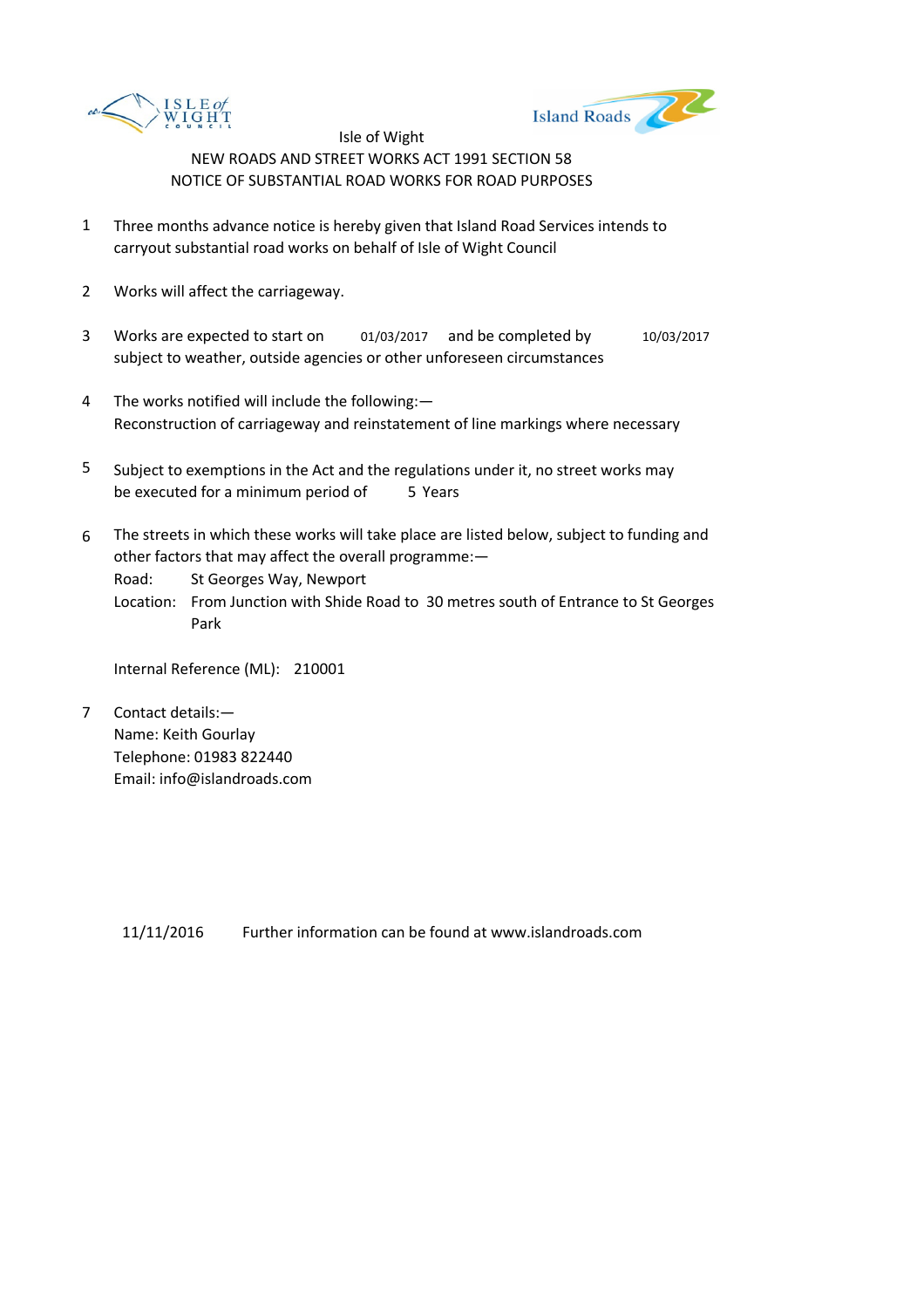



- 1 Three months advance notice is hereby given that Island Road Services intends to carryout substantial road works on behalf of Isle of Wight Council
- 2 Works will affect the carriageway.
- 3 Works are expected to start on 01/03/2017 and be completed by 10/03/2017 subject to weather, outside agencies or other unforeseen circumstances
- 4 The works notified will include the following:— Reconstruction of carriageway and reinstatement of line markings where necessary
- 5 be executed for a minimum period of 5 Years Subject to exemptions in the Act and the regulations under it, no street works may
- 6 Road: Egypt Esplanade, Cowes Location: From Entrance to Briary Court to Egypt Hill The streets in which these works will take place are listed below, subject to funding and other factors that may affect the overall programme:—

Internal Reference (ML): 130117/4

7 Contact details:— Name: Keith Gourlay Telephone: 01983 822440 Email: info@islandroads.com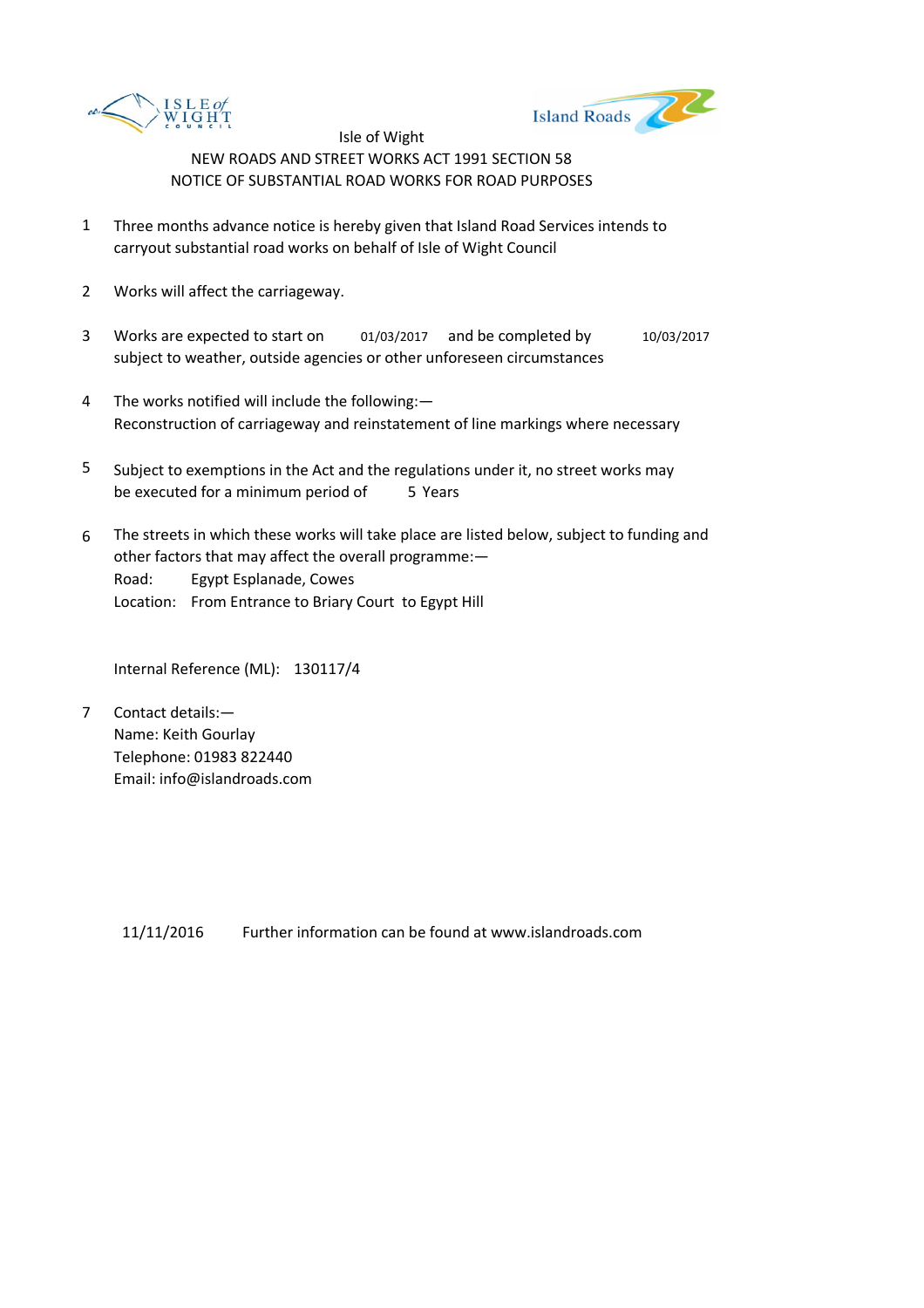



- 1 Three months advance notice is hereby given that Island Road Services intends to carryout substantial road works on behalf of Isle of Wight Council
- 2 Works will affect the carriageway.
- 3 Works are expected to start on 01/03/2017 and be completed by 10/03/2017 subject to weather, outside agencies or other unforeseen circumstances
- 4 The works notified will include the following:— Reconstruction of carriageway and reinstatement of line markings where necessary
- 5 be executed for a minimum period of 5 Years Subject to exemptions in the Act and the regulations under it, no street works may
- 6 The streets in which these works will take place are listed below, subject to funding and other factors that may affect the overall programme:—

Road: Egypt Esplanade, Cowes

Location: From 320 metres West of the Entrance to Briary Court to the Entrance to Briary Court

Internal Reference (ML): 130116/3

7 Contact details:— Name: Keith Gourlay Telephone: 01983 822440 Email: info@islandroads.com